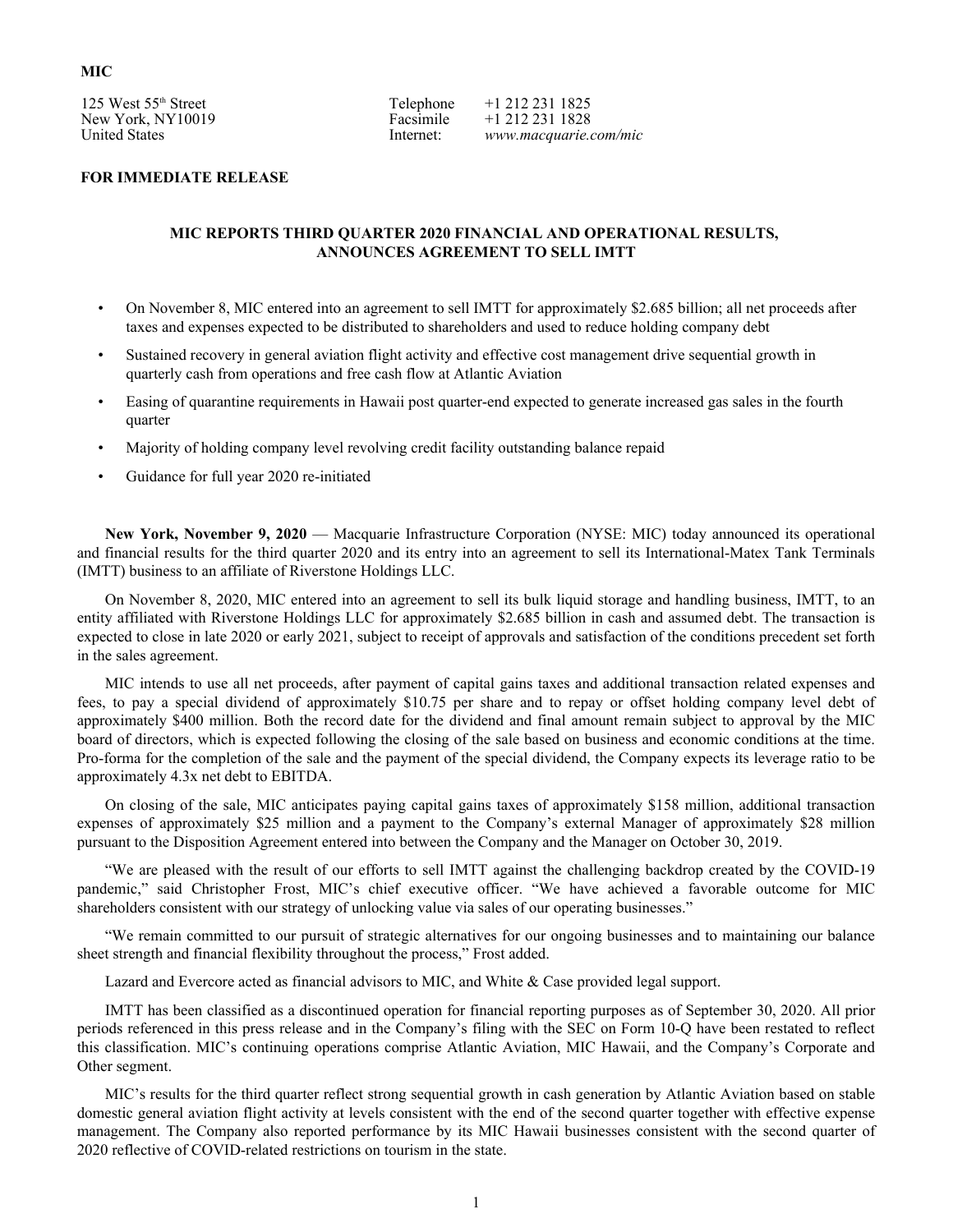Commenting on the Company's results for the quarter, Frost said: "The continued stable performance of Atlantic Aviation and MIC Hawaii underpinned our decision to repay most of the funds previously drawn on our revolving credit facility. We are confident in the outlook for our ongoing operations and their ability to remain profitable as the economy recovers from the effects of the pandemic."

#### **Third Quarter 2020 Financial Results of Continuing Operations**

MIC generated a net loss from continuing operations of \$(158) million for the quarter, compared with net income of \$2 million in the third quarter of 2019. The net loss reflects reduced revenue from each of Atlantic Aviation and MIC Hawaii driven by the COVID-related decline in business activity versus the prior comparable period. In addition, given the probability that IMTT will be sold in a taxable transaction, the Company recorded a deferred tax liability on the difference between the book and tax basis in its investment in IMTT. The net loss was partially offset by reduced operating expenses and lower interest expense.

The Company reported Adjusted EBITDA excluding non-cash items of \$60 million in the third quarter, down from \$69 million in the prior comparable period. The decrease reflects primarily the reduced contributions from each of Atlantic Aviation and MIC Hawaii.

MIC generated cash from operating activities of \$44 million in the third quarter, down from \$101 million in the prior comparable period. The decrease primarily reflects the absence of a federal income tax liability in the prior comparable quarter related to the gain on sale of the Company's renewable power generation businesses that was paid in December of 2019. The decrease also reflects the reduced EBITDA excluding non-cash items generated by each of Atlantic Aviation and MIC Hawaii, partially offset by favorable movements in accounts receivable.

The Company reported Adjusted Free Cash Flow of \$38 million for the third quarter, down from \$50 million in the prior comparable period. The decrease reflects the reduced Adjusted EBITDA excluding non-cash items and a current income tax liability versus an income tax benefit in the prior comparable period. These were partially offset by lower interest expense and lower maintenance capital expenditures.

#### **Third Quarter 2020 Financial Results of Discontinued Operations**

MIC's discontinued operations comprise IMTT and its subsidiaries in the current period. In the prior periods reported, discontinued operations include IMTT, MIC's portfolio of wind and solar power generation businesses, and a solar power development company.

MIC generated a net loss from discontinued operations of \$(735) million for the quarter versus net income of \$59 million in the prior comparable period. The net loss reflects primarily an impairment of the IMTT disposal group of \$750 million including a \$725 million write-down of the value of the goodwill of IMTT and the absence of the gain on sale of the wind and solar power generation businesses and the solar power development company which were concluded in the third quarter of 2019.

#### **Third Quarter 2020 Segment Results**

#### *Continuing Operations*

"Domestic general aviation flight activity in the third quarter was stable and modestly improved relative to the end of the second quarter, although down approximately 14% industry wide and down 19% at the airports on which Atlantic Aviation operates, versus the prior comparable period. The stability in flight activity throughout the quarter and continued effective cost control resulted in substantially better cash generation by Atlantic Aviation versus the second quarter," said Frost.

- Atlantic Aviation recorded net income of \$13 million and \$14 million and cash from operations of \$47 million and \$49 million for the quarters ended September 30, 2020 and 2019, respectively.
- Atlantic Aviation generated EBITDA excluding non-cash items of \$54 million in the third quarter of 2020, down from \$64 million in the prior comparable period but up from the \$17 million generated in the second quarter of 2020. The sequential improvement reflected the higher average level of flight activity, stable tenant rental income, and effective cost control as well as the absence of a \$7 million provision for remediation of certain environmental matters booked in the second quarter.
- The disproportionate decline in flight activity at airports on which Atlantic Aviation operates relative to the results for the broader industry reflects Atlantic's presence in regions of the country with a higher proportion of business and international travel. Flight activity in these regions has not recovered at the same rate as primarily leisure-oriented regions.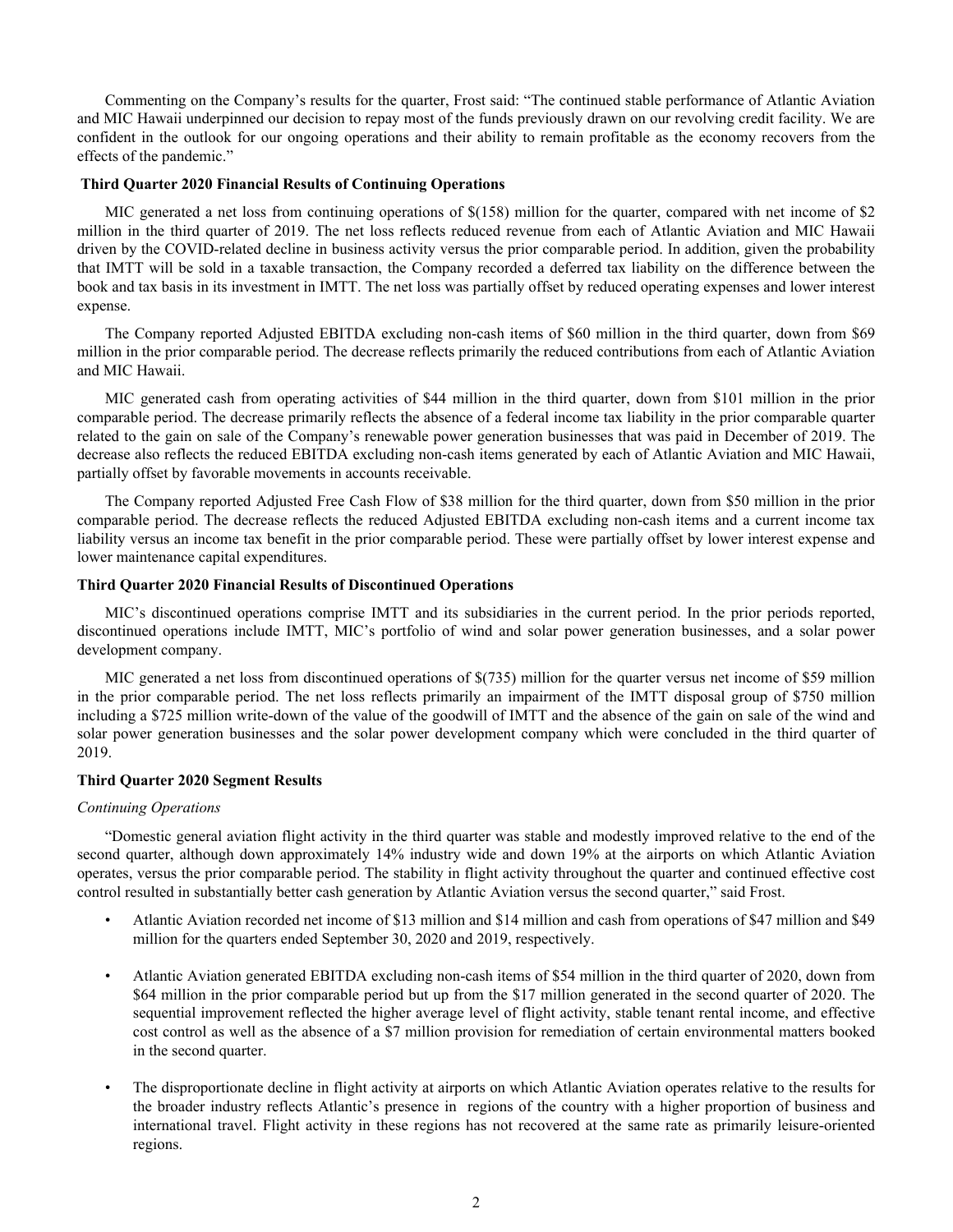• Free Cash Flow generated by Atlantic Aviation totaled \$39 million for the quarter, down from \$42 million in the prior comparable period primarily as result of the decline in EBITDA excluding non-cash items, partially offset by lower cash interest expense, taxes and maintenance capital expenditures.

"The performance of MIC Hawaii during the third quarter was consistent with the second quarter with the amount of gas sold declining by approximately 37% versus the third quarter in 2019," said Frost. "The number of visitors to Hawaii dropped by 94% in the third quarter versus the same period in 2019, although the easing of quarantine requirements on October 15, 2020 is expected to result in an increase in the number of visitors and to contribute to modest growth in gas sales by our Hawaii Gas business in the fourth quarter."

- MIC Hawaii recorded net income of \$1 million in the quarter ended September 30 in both 2020 and 2019, and cash from operations of \$5 million and \$11 million for the quarters ended September 30, 2020 and 2019, respectively.
- MIC Hawaii generated EBITDA of \$7 million for the quarter, down from \$12 million in the third quarter of 2019 reflecting the reduction in amount of gas sold and realized losses on commodity hedge contracts.
- Free Cash Flow produced by MIC Hawaii declined 50% to \$4 million in the third quarter from \$8 million in the prior comparable period but increased from \$3 million in the second quarter. The decline versus the prior comparable period reflects the reduction in EBITDA excluding non-cash items partially offset by lower taxes.

MIC's Corporate and Other segment includes primarily costs of managing the public company including fees payable to the Company's external manager, interest expense on holding company level debt facilities, and expenses related to the Company's pursuit of strategic alternatives.

- Corporate and Other recorded a net loss of \$(172) million and \$(13) million for the quarters ended September 30, 2020 and 2019, respectively, and cash used in operations of \$(8) million in the quarter ended September 30, 2020 and from operations of \$41 million in the quarter ended September 30, 2019.
- Third quarter EBITDA improved to \$(4) million from \$(5) million in the prior comparable period as income from a previously owned renewable power development business partially offset cost increases related to MIC's pursuit of strategic alternatives.
- Holding company level cash interest expense increased versus the prior comparable period due to the Company having \$599 million drawn on its revolving credit facility for a portion of the period and lower interest income. MIC repaid \$449 million of the drawn balance during the quarter. The increase in interest expense was partially offset by the repayment of a \$350 million tranche of holding company convertible notes in July of 2019.

### *Discontinued Operations*

"IMTT performed well in the third quarter as petroleum product prices remained constructive for storage," noted Frost. "The outlook for storage demand across petroleum, chemical and agricultural products remains favorable and overall utilization continues to be above historically normal levels causing some customers to seek renewal of contracts ahead of their scheduled maturity to ensure ongoing access to capacity."

- Utilization averaged 95.8% and 91.9% for the quarter and nine months ended September 30, 2020, respectively, compared with 85.2% and 83.6% for the quarter and nine months ended September 30, 2019, respectively. The increase in average utilization primarily reflects the effect of a contango in prices for refined petroleum products.
- Firm commitments had a revenue weighted average remaining contract life of 1.7 years at quarter end.

#### **Balance Sheet Strength and Financial Flexibility**

MIC's aggregate leverage ratio was 4.8x net debt/Adjusted EBITDA excluding non-cash items (trailing twelve-month basis) on September 30, 2020. Leverage across MIC's ongoing operations was 5.7x on September 30, 2020 and is expected to increase ahead of the expected closing of the sale of IMTT as the Company uses a portion of its current cash balance to fund growth projects to which it has previously committed. MIC had cash on hand of \$429 million on September 30, 2020 including \$150 million drawn on its revolving credit facility.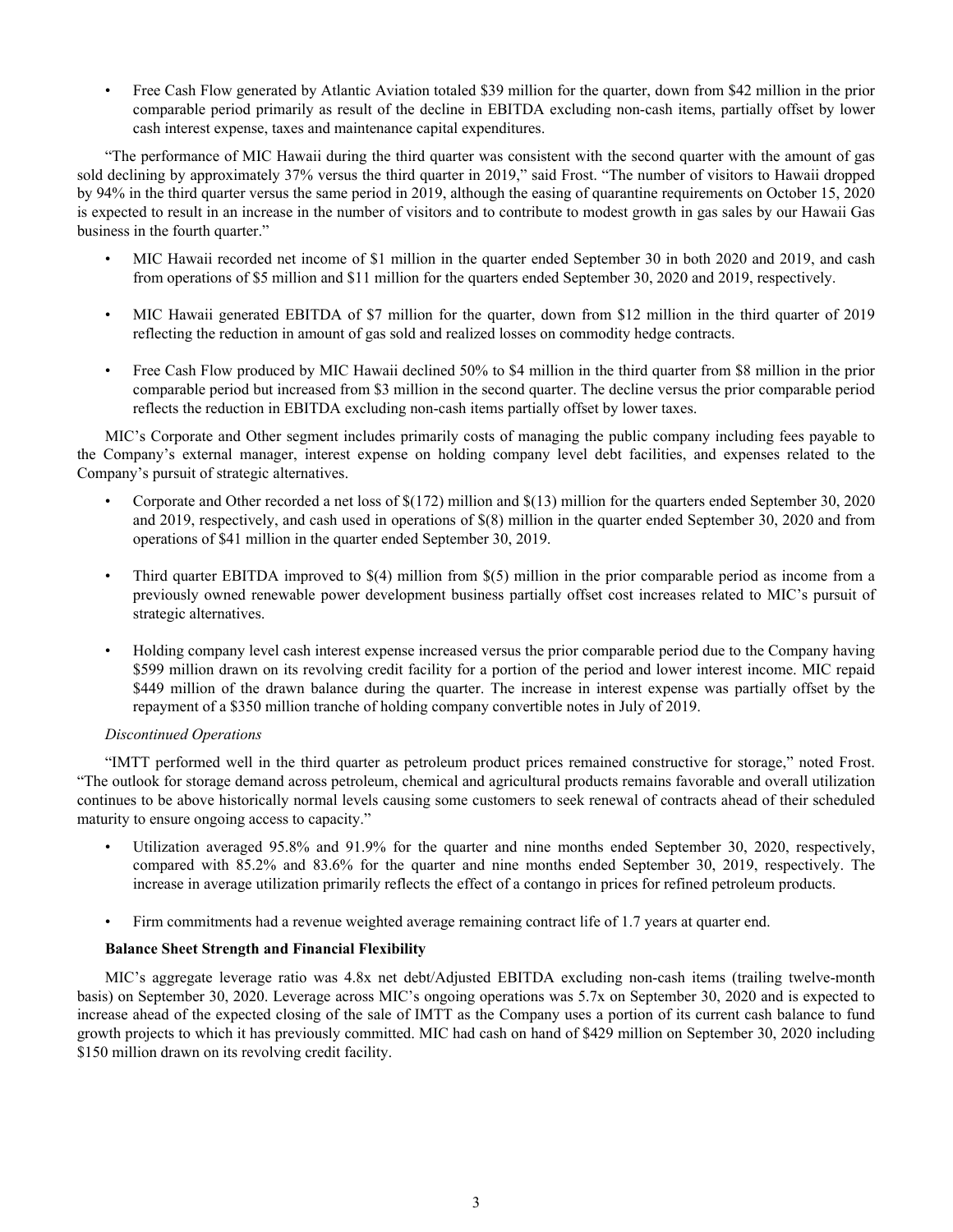#### **Guidance**

MIC re-initiated financial guidance for 2020. For the full year, the Company expects to generate Adjusted EBITDA excluding non-cash items from continuing operations of between \$200 million and \$215 million. The buildup of the EBITDA guidance for 2020 on segment basis is as follows:

| <b>Segment</b>           | <b>EBIDTA Range (\$mm)</b> |
|--------------------------|----------------------------|
| <b>Atlantic Aviation</b> | $185 - 195$                |
| MIC Hawaii               | $35 - 40$                  |
| Corporate and Other      | (20)                       |
| <b>Total</b>             | $200 - 215$                |

Through September 30, 2020, the Company had deployed \$154 million of an anticipated \$200 million to \$225 million of investments in growth projects for the full year. Approximately \$118 million of the capital deployed was invested in projects related to the discontinued operations of IMTT. Of the investment being made in 2020, between \$50 million and \$55 million is expected to be deployed into projects involving Atlantic Aviation and MIC Hawaii.

#### **Strategic Alternatives**

On October 31, 2019, MIC announced its intention to pursue strategic alternatives and unlock value for shareholders potentially through the sale of the Company or one or more of its operating businesses. Following the announcement of the agreement to sell IMTT, MIC expects to continue to pursue sales of the Company or its remaining operating businesses. Although MIC has not established a timeline for completion of any sale, the Company indicated that it would proceed at a point at which value could be expected to be maximized relative to any economic recovery.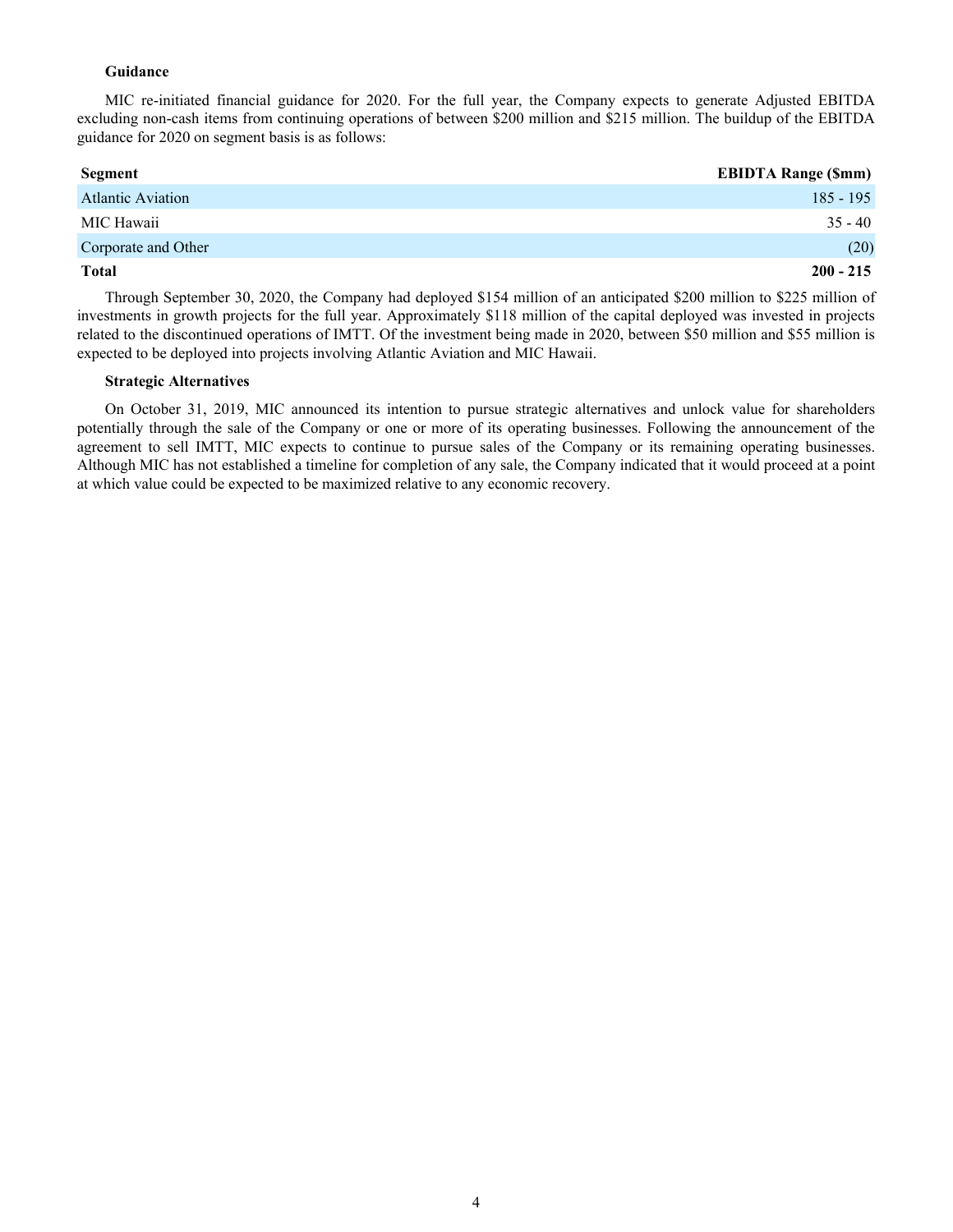#### **Summary Financial Information**

|                                                                      |                    | <b>Ouarter Ended</b><br>September 30, |              |                | Change<br><b>Favorable/</b><br>(Unfavorable)                  |               |               | <b>Nine Months Ended</b><br>September 30, | Change<br>Favorable/<br>(Unfavorable) |            |                |                |
|----------------------------------------------------------------------|--------------------|---------------------------------------|--------------|----------------|---------------------------------------------------------------|---------------|---------------|-------------------------------------------|---------------------------------------|------------|----------------|----------------|
|                                                                      |                    | 2020                                  |              | 2019           | \$                                                            | $\frac{0}{0}$ |               | 2020                                      |                                       | 2019       | S              | $\frac{6}{10}$ |
|                                                                      |                    |                                       |              |                | (\$ In Millions, Except Share and Per Share Data) (Unaudited) |               |               |                                           |                                       |            |                |                |
| <b>GAAP Metrics</b>                                                  |                    |                                       |              |                |                                                               |               |               |                                           |                                       |            |                |                |
| Continuing Operations                                                |                    |                                       |              |                |                                                               |               |               |                                           |                                       |            |                |                |
| Net (loss) income                                                    | $\mathbb{S}$       | $(158)$ \$                            |              | $\overline{2}$ | (160)                                                         | NMS           |               | $(190)$ \$                                |                                       | 20         | (210)          | <b>NM</b>      |
| Net (loss) income per share attributable to MIC                      |                    | (1.82)                                |              | 0.03           | (1.85)                                                        | <b>NM</b>     |               | (2.19)                                    |                                       | 0.24       | (2.43)         | <b>NM</b>      |
| Cash provided by operating activities                                |                    | 44                                    |              | 101            | (57)                                                          | (56)          |               | 114                                       |                                       | 220        | (106)          | (48)           |
| <b>Discontinued Operations</b>                                       |                    |                                       |              |                |                                                               |               |               |                                           |                                       |            |                |                |
| Net (loss) income                                                    | $\mathbf S$        | $(735)$ \$                            |              | 59             | (794)                                                         | NMS           |               | $(700)$ \$                                |                                       | 119        | (819)          | <b>NM</b>      |
| Net (loss) income per share attributable to MIC                      |                    | (8.44)                                |              | 0.68           | (9.12)                                                        | NM            |               | (8.05)                                    |                                       | 1.42       | (9.47)         | <b>NM</b>      |
| Cash provided by operating activities                                |                    | 66                                    |              | 9              | 57                                                            | <b>NM</b>     |               | 168                                       |                                       | 139        | 29             | 21             |
| Weighted average number of shares outstanding:<br>basic              |                    | 87,030,751                            |              | 86,276,237     | 754,514                                                       | 1             |               | 86,864,951                                |                                       | 86,075,394 | 789,557        |                |
| <b>MIC Non-GAAP Metrics</b>                                          |                    |                                       |              |                |                                                               |               |               |                                           |                                       |            |                |                |
| EBITDA excluding non-cash items - continuing<br>operations           | \$                 | 57                                    | $\mathbf S$  | 71             | (14)                                                          | $(20)$ \$     |               | 138                                       | S                                     | 237        | (99)           | (42)           |
| Investment and acquisition/disposition costs                         |                    | 3                                     |              | (2)            | 5                                                             | <b>NM</b>     |               | 16                                        |                                       | 1          | 15             | <b>NM</b>      |
| Adjusted EBITDA excluding non - cash items-<br>continuing operations |                    | 60                                    | S            | 69             | (9)                                                           | (13)          |               | 154                                       | \$                                    | 238        | (84)           | (35)           |
| Cash interest                                                        | $\mathbf{\hat{s}}$ | (16)                                  | $\mathbb{S}$ | (18)           | $\overline{2}$                                                | 11            | $\mathbf S$   | (55)                                      | $\mathcal{S}$                         | (57)       | $\overline{2}$ | $\overline{4}$ |
| Cash taxes                                                           |                    | (3)                                   |              | 3              | (6)                                                           | <b>NM</b>     |               | (2)                                       |                                       | 6          | (8)            | (133)          |
| Maintenance capital expenditures                                     |                    | (3)                                   |              | (4)            | 1                                                             | 25            |               | (12)                                      |                                       | (13)       | $\mathbf{1}$   | 8              |
| <b>Adjusted Free Cash Flow - continuing operations \$</b>            |                    | 38                                    | -S           | 50             | (12)                                                          | (24)          | <sup>\$</sup> | 85                                        | \$                                    | 174        | (89)           | (51)           |
| EBITDA excluding non-cash items - discontinued<br>operations         | $\mathbf S$        | 67                                    | $\mathbf{s}$ | 61             | 6                                                             | 10            | -S            | 212                                       | $\mathbf{s}$                          | 251        | (39)           | (16)           |
| Cash interest                                                        |                    | (10)                                  |              | (10)           |                                                               |               |               | (30)                                      |                                       | (38)       | 8              | 21             |
| Cash taxes                                                           |                    | 1                                     |              | (59)           | 60                                                            | 102           |               | (2)                                       |                                       | (71)       | 69             | 97             |
| Maintenance capital expenditures                                     |                    | (12)                                  |              | (14)           | 2                                                             | 14            |               | (31)                                      |                                       | (28)       | (3)            | (11)           |
| Free Cash Flow - discontinued operations                             | $\mathbf S$        | 46                                    | $\mathbb{S}$ | (22)           | 68                                                            | $NM$ \$       |               | 149                                       | $\mathbf{s}$                          | 114        | 35             | 31             |
| <b>Adjusted Free Cash Flow - consolidated</b>                        | <b>S</b>           | 84                                    | \$           | 28             | 56                                                            | NM            | - \$          | 234                                       | \$                                    | 288        | (54)           | (19)           |

NM — Not meaningful

 $\overline{\phantom{a}}$ 

#### **Conference Call and Webcast**

When: MIC has scheduled a conference call for 8:00 a.m. Eastern Time on Monday, November 9, 2020 during which management will review and comment on the Company's third quarter and year to date 2020 results.

How: To listen to the conference call dial  $+1(650)$  521-5252 or  $+1(877)$  852-2928 at least ten minutes prior to the scheduled start time. A webcast of the call will be accessible via the Company's website at *www.macquarie.com/mic*. Allow extra time prior to the call to visit the site and download the software needed to listen to the webcast.

Slides: MIC will prepare materials in support of its conference call. The materials will be available for downloading from the Company's website prior to the call.

Replay: For interested individuals unable to participate in the live conference call, a replay will be available after 2:00 p.m. on November 9, 2020 through midnight on November 16, 2020, at +1(404) 537-3406 or +1(855) 859-2056, Passcode: 9356736. An online archive of the webcast will be available on the Company's website for one year following the call.

#### **About MIC**

MIC owns and operates a diversified group of businesses providing basic services to customers in the United States. Its businesses consist of a bulk liquid terminals business, International-Matex Tank Terminals; an airport services business, Atlantic Aviation; and entities comprising an energy services, production and distribution segment, MIC Hawaii. For additional information, please visit the MIC website at *www.macquarie.com/mic*.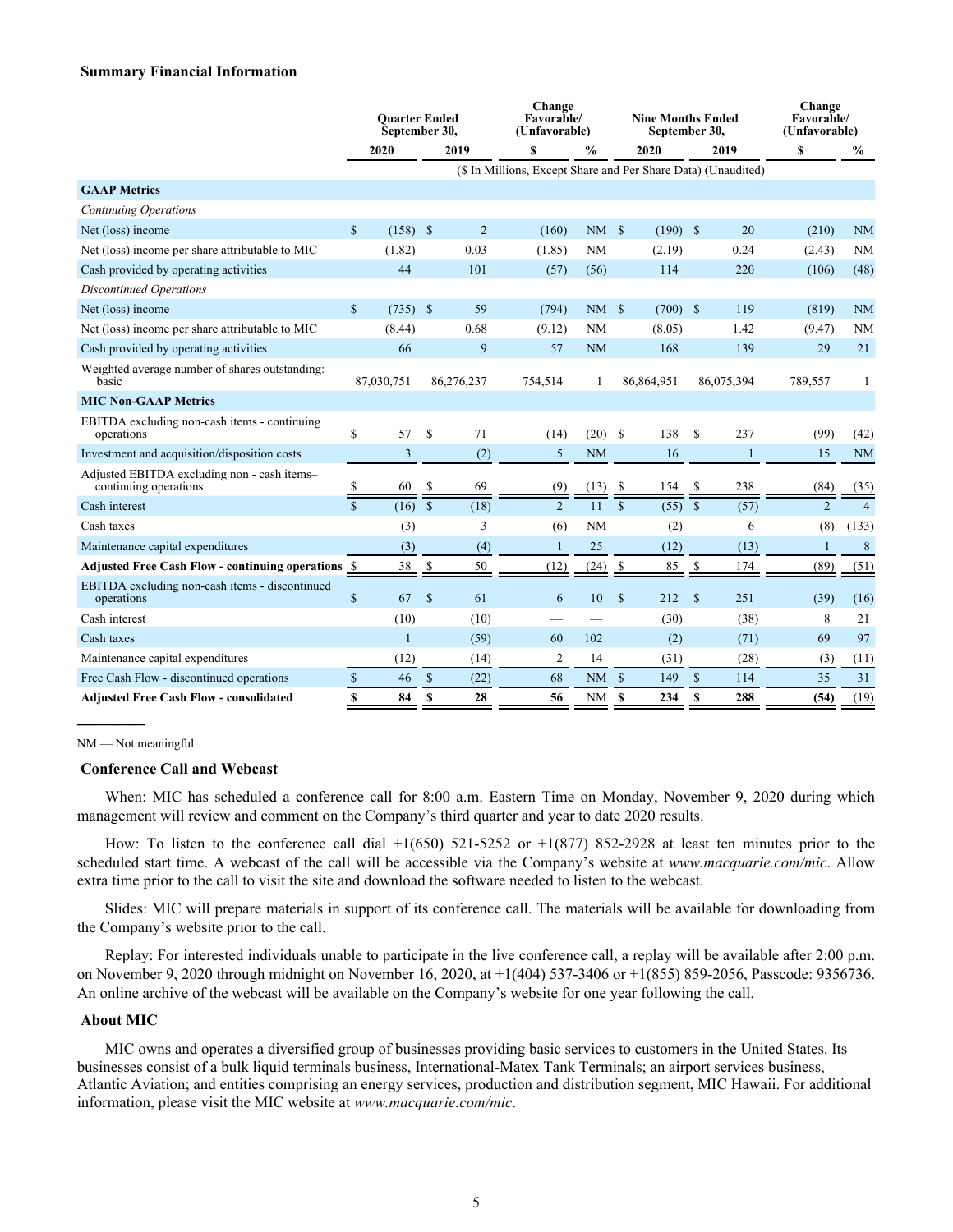#### **Use of Non-GAAP Measures**

#### *Earnings Before Interest, Taxes, Depreciation and Amortization (EBITDA) excluding non-cash items and Free Cash Flow*

In addition to MIC's results under U.S. GAAP, the Company uses the non-GAAP measures EBITDA excluding non-cash items and Free Cash Flow to assess the performance and prospects of its businesses.

MIC measures EBITDA excluding non-cash items as a reflection of its businesses' ability to effectively manage the volume of products sold or services provided, the operating margin earned on those transactions and the management of operating expenses independent of the capitalization and tax attributes of those businesses. The Company believes investors use EBITDA excluding non-cash items primarily as a measure to assess the operating performance of its businesses and to make comparisons with the operating performance of other businesses whose depreciation and amortization expense may vary widely from MIC's, particularly where acquisitions and other non-operating factors are involved. MIC defines EBITDA excluding non-cash items as net income (loss) or earnings —the most comparable GAAP measure— before interest, taxes, depreciation and amortization and non-cash items including impairments, unrealized derivative gains and losses, adjustments for other noncash items and pension expense reflected in the statements of operations. Other non-cash expenses, net, excludes the adjustment to bad debt expense related to the specific reserve component, net of recoveries. EBITDA excluding non-cash items also excludes base management fees and performance fees, if any, whether paid in cash or stock.

The Company's businesses can be characterized as owners of high-value, long-lived assets capable of generating substantial Free Cash Flow. MIC defines Free Cash Flow as cash from operating activities —the most comparable GAAP measure — which includes cash paid for interest, taxes and pension contributions, less maintenance capital expenditures, which includes principal repayments on capital lease obligations used to fund maintenance capital expenditures and excludes changes in working capital.

Management uses Free Cash Flow as a measure of its ability to fund acquisitions, invest in growth projects, reduce, or repay indebtedness and/or return capital to shareholders. GAAP metrics such as net income (loss) do not provide MIC management with the same level of visibility to into the performance and prospects of the business as a result of: (i) the capital intensive nature of MIC's businesses and the generation of non-cash depreciation and amortization; (ii) shares issued to the Company's external manager under the Management Services Agreement, (iii) the Company's ability to defer all or a portion of current federal income taxes; (iv) non-cash mark-to-market adjustment of the value of derivative instruments; (v) gains (losses) related to the write-off or disposal of assets or liabilities, (vi) non-cash compensation expense incurred in relation to the incentive plans for senior management of our operating business; and (vii) pension expense. Pension expenses primarily consist of interest expense, expected return on plan assets and amortization of actuarial and performance gains and losses. Any cash contributions to pension plans are reflected as a reduction in Free Cash Flow and are not included in pension expense. Management believes that external consumers of its financial statements, including investors and research analysts, use Free Cash Flow both to assess the Company's performance and as an indicator of its success in generating an attractive risk-adjusted return.

In its Quarterly Report on Form 10-Q, the Company has disclosed Free Cash Flow on a consolidated basis and for each of its operating segments and MIC Corporate and Other. Management believes that both EBITDA excluding non-cash items and Free Cash Flow support a more complete and accurate understanding of the financial and operating performance of its businesses than would otherwise be achieved using GAAP results alone.

Free Cash Flow does not take into consideration required payments on indebtedness and other fixed obligations or other cash items that are excluded from MIC's definition of Free Cash Flow. Management notes that Free Cash Flow may be calculated differently by other companies thereby limiting its usefulness as a comparative measure. Free Cash Flow should be used as a supplemental measure to help understand MIC's financial performance and not in lieu of its financial results reported under GAAP.

See the tables below for a reconciliation of Net Income (loss) to EBITDA excluding non-cash items from continuing operations and a reconciliation of cash provided by operating activities from continuing operations to Free Cash Flow from continuing operations.

With respect to the Company's guidance for EBITDA and Free Cash Flow in 2020, a reconciliation of EBITDA to net income (loss), the most comparable GAAP measure and a reconciliation of Free Cash Flow to cash from operating activities, the most comparable GAAP measure, are not available without unreasonable effort due to the Company's limited visibility into and an inability to make accurate projections and estimates of items including management fees, hedging agreements, depreciation and any (benefit) provision for income taxes. These items may vary greatly from year to year and could significantly impact MIC's results as reported in accordance with GAAP.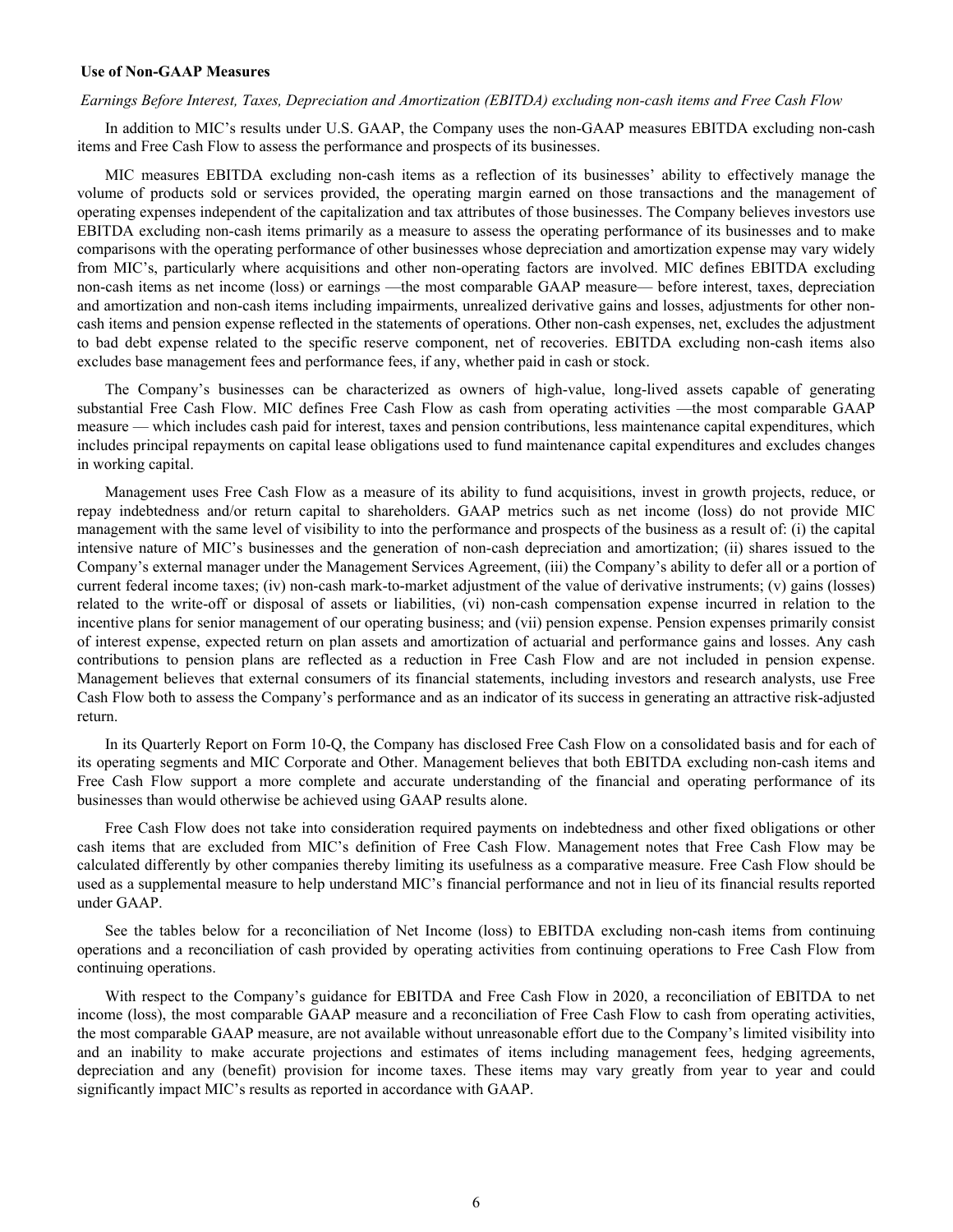#### *Classification of Maintenance Capital Expenditures and Growth Capital Expenditures*

MIC categorizes capital expenditures as either maintenance capital expenditures or growth capital expenditures. As neither maintenance capital expenditure nor growth capital expenditure is a GAAP term, the Company has adopted a framework to categorize specific capital expenditures. In broad terms, maintenance capital expenditures primarily maintain MIC's businesses at current levels of operations, capability, profitability, or cash flow, while growth capital expenditures primarily provide new or enhanced levels of operations, capability, profitability, or cash flow. Management considers various factors in determining whether a specific capital expenditure will be classified as maintenance or growth.

MIC does not bifurcate specific capital expenditures into growth and maintenance components. Each discrete capital expenditure is considered within the above framework and the entire capital expenditure is classified as either maintenance or growth.

#### **Forward-Looking Statements**

This press release contains forward-looking statements. MIC may, in some cases, use words such as "project", "believe", "anticipate", "plan", "expect", "estimate", "intend", "should", "would", "could", "potentially", or "may" or other words that convey uncertainty of future events or outcomes to identify these forward-looking statements. Such statements include, among others, those concerning our expected financial performance and strategic and operational plans, statements regarding potential transactions related to the pursuit of strategic alternatives and the anticipated uses of any proceeds therefrom, statements regarding the anticipated specific and overall impacts of the COVID-19 pandemic, as well as all assumptions, expectations, predictions, intentions or beliefs about future events. Forward-looking statements in this release are subject to a number of risks and uncertainties, some of which are beyond MIC's control including, among other things: changes in general economic or business conditions; the short and long term impact of the COVID-19 pandemic; its ability to service, comply with the terms of and refinance debt, successfully integrate and manage acquired businesses, retain or replace qualified employees, complete growth projects, deploy growth capital and manage growth, make and finance future acquisitions, and implement its strategy; the regulatory environment; demographic trends, the political environment, the economy, tourism, construction and transportation costs, air travel, environmental costs and risks; fuel and gas and other commodity costs; its ability to recover increases in costs from customers, cybersecurity risks, work interruptions or other labor stoppages; risks associated with acquisitions or dispositions, litigation risks; risks related to its shared services initiative and its ability to achieve cost savings; reliance on sole or limited source suppliers, risks or conflicts of interests involving its relationship with the Macquarie Group and changes in U.S. federal tax law.

MIC's actual results, performance, prospects or opportunities could differ materially from those expressed in or implied by the forward-looking statements. Additional risks of which MIC is not currently aware could also cause its actual results to differ. In light of these risks, uncertainties and assumptions, you should not place undue reliance on any forward-looking statements. The forward-looking events discussed in this release may not occur. These forward-looking statements are made as of the date of this release. MIC undertakes no obligation to publicly update or revise any forward-looking statements, whether as a result of new information, future events or otherwise, except as required by law.

MIC is not an authorized deposit-taking institution for the purposes of the Banking Act 1959 (Commonwealth of Australia). The obligations of MIC do not represent deposits or other liabilities of Macquarie Bank Limited ABN 46 008 583 542 (MBL). MBL does not guarantee or otherwise provide assurance in respect of the obligations of MIC.

For further information, please contact:

**Investors:** Jay Davis Investor Relations MIC 212-231-1825

**Media:** Lee Lubarsky Corporate Communications MIC 212-231-2638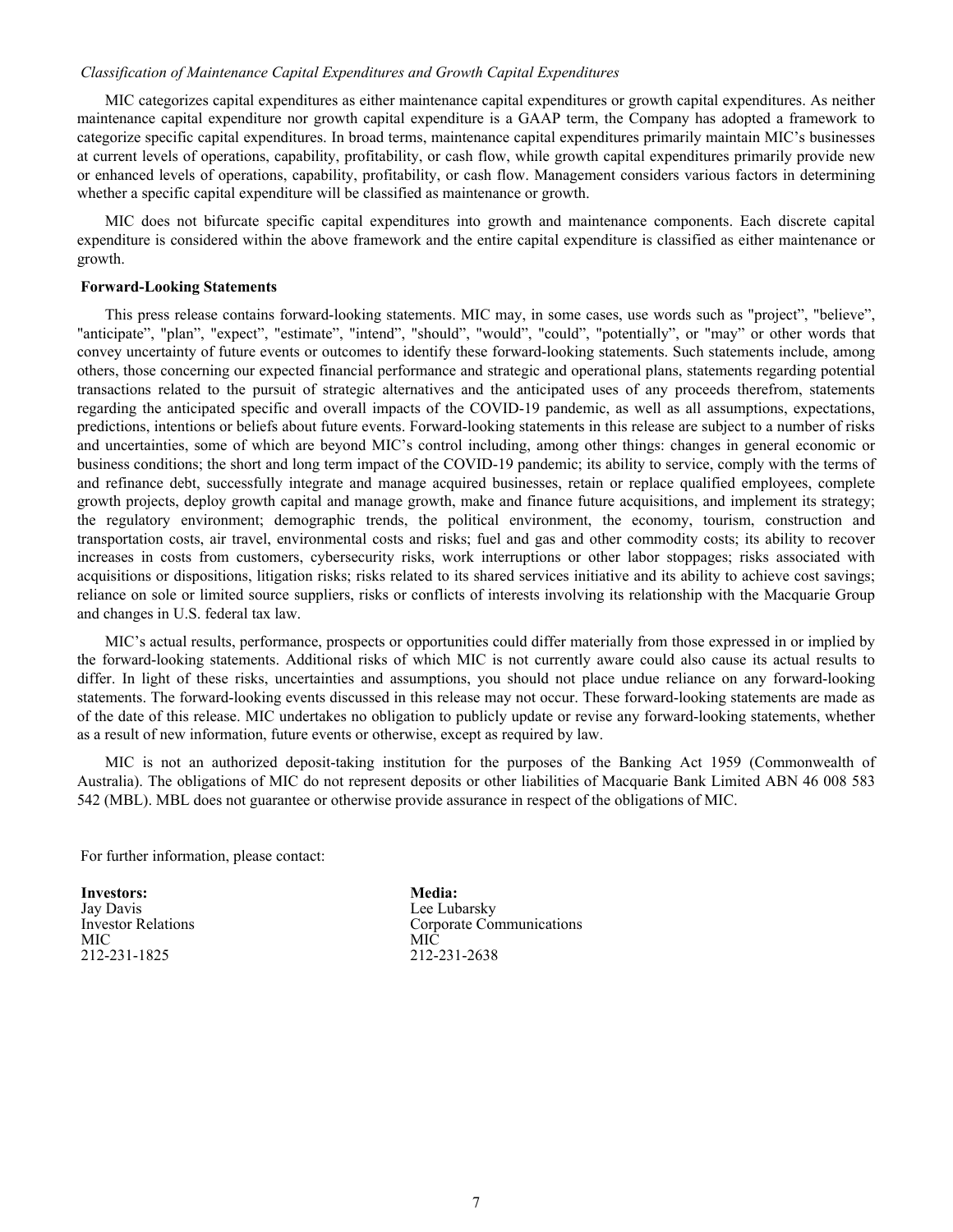## **CONSOLIDATED CONDENSED BALANCE SHEETS (\$ in Millions, Except Share Data)**

|                                                             |                          | September 30,<br>2020 | December 31,<br>2019     |              |
|-------------------------------------------------------------|--------------------------|-----------------------|--------------------------|--------------|
|                                                             |                          | (Unaudited)           |                          |              |
| <b>ASSETS</b>                                               |                          |                       |                          |              |
| Current assets:                                             |                          |                       |                          |              |
| Cash and cash equivalents                                   | \$                       | 429                   | \$                       | 260          |
| Restricted cash                                             |                          | 14                    |                          | $\mathbf{1}$ |
| Accounts receivable, net of allowance for doubtful accounts |                          | 40                    |                          | 66           |
| Inventories                                                 |                          | 17                    |                          | 22           |
| Prepaid expenses                                            |                          | 9                     |                          | 9            |
| Income tax receivable                                       |                          | 12                    |                          | 11           |
| Other current assets                                        |                          | 9                     |                          | 10           |
| Current assets held for sale <sup>(1)</sup>                 |                          | 3,400                 |                          | 4,172        |
| Total current assets                                        |                          | 3,930                 |                          | 4,551        |
| Property, equipment, land and leasehold improvements, net   |                          | 859                   |                          | 879          |
| Operating lease assets, net                                 |                          | 319                   |                          | 317          |
| Goodwill                                                    |                          | 616                   |                          | 615          |
| Intangible assets, net                                      |                          | 462                   |                          | 488          |
| Other noncurrent assets                                     |                          | $\overline{7}$        |                          | 11           |
| Total assets                                                | $\overline{\mathcal{E}}$ | 6,193                 | $\overline{\mathcal{L}}$ | 6,861        |
| <b>LIABILITIES AND STOCKHOLDERS' EQUITY</b>                 |                          |                       |                          |              |
| Current liabilities:                                        |                          |                       |                          |              |
| Due to Manager-related party                                | $\mathbb{S}$             | $\overline{2}$        | \$                       | $\mathbf{3}$ |
| Accounts payable                                            |                          | 22                    |                          | 38           |
| Accrued expenses                                            |                          | 45                    |                          | 43           |
| Current portion of long-term debt                           |                          | 11                    |                          | 12           |
| Operating lease liabilities - current                       |                          | 18                    |                          | 18           |
| Other current liabilities                                   |                          | 24                    |                          | 23           |
| Current liabilities held for sale <sup>(1)</sup>            |                          | 1,856                 |                          | 1,872        |
| Total current liabilities                                   |                          | 1,978                 |                          | 2,009        |
| Long-term debt, net of current portion                      |                          | 1,705                 |                          | 1,554        |
| Deferred income taxes                                       |                          | 279                   |                          | 120          |
| Operating lease liabilities - noncurrent                    |                          | 307                   |                          | 303          |
| Other noncurrent liabilities                                |                          | 68                    |                          | 64           |
| <b>Total liabilities</b>                                    |                          | 4,337                 |                          | 4,050        |
| Commitments and contingencies                               |                          |                       |                          |              |
| Stockholders' equity <sup>(2)</sup> :                       |                          |                       |                          |              |
| Additional paid in capital                                  |                          | 1,133                 |                          | 1,198        |
| Accumulated other comprehensive loss                        |                          | (37)                  |                          | (37)         |
| Retained earnings                                           |                          | 751                   |                          | 1,641        |
| Total stockholders' equity                                  |                          | 1,847                 |                          | 2,802        |
| Noncontrolling interests                                    |                          | 9                     |                          | 9            |
| Total equity                                                |                          | 1,856                 |                          | 2,811        |
| Total liabilities and equity                                | \$                       | 6,193                 | - \$                     | 6,861        |

(1) See Note 4, "Discontinued Operations and Dispositions", in our Notes to Consolidated Condensed Financial Statements in Part I of Form 10-Q for the quarter ended September 30, 2020, for discussions on businesses classified as held for sale.

**\_\_\_\_\_\_\_\_\_\_\_**

<sup>(2)</sup> The Company is authorized to issue the following classes of stock: (i) 500,000,000 shares of common stock, par value \$0.001 per share. On September 30, 2020 and December 31, 2019, the Company had 87,134,627 shares and 86,600,302 shares of common stock issued and outstanding, respectively; (ii) 100,000,000 shares of preferred stock, par value \$0.001 per share authorized. On September 30, 2020 and December 31, 2019, no preferred stocks were issued or outstanding; and (iii) 100 shares of special stock, par value \$0.001 per share, issued and outstanding to its Manager as on September 30, 2020 and December 31, 2019.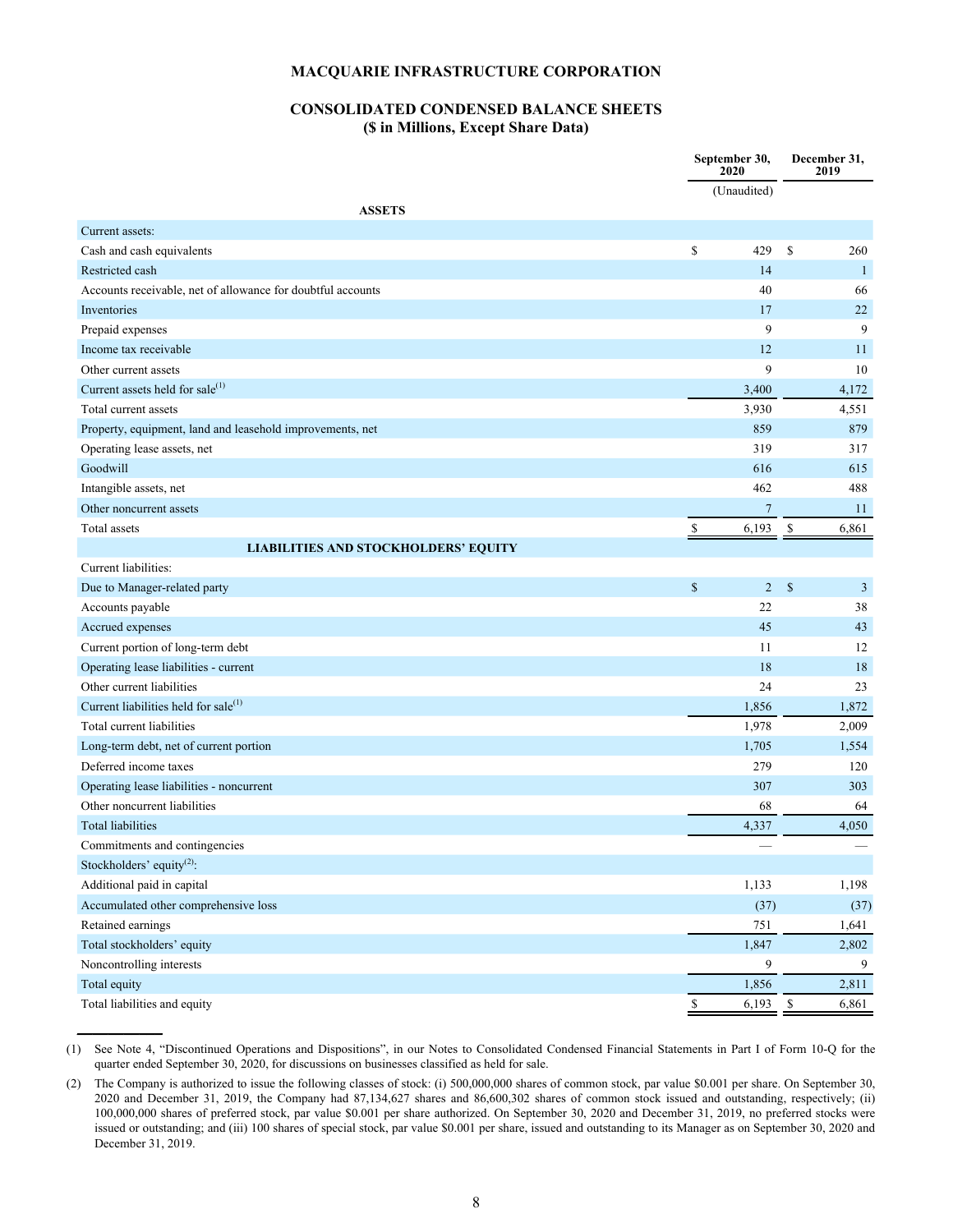## **CONSOLIDATED CONDENSED STATEMENTS OF OPERATIONS (Unaudited) (\$ in Millions, Except Share and Per Share Data)**

|                                                                                     |               | Quarter Ended September 30, |               |                |                           | Nine Months Ended September 30, |    |                |
|-------------------------------------------------------------------------------------|---------------|-----------------------------|---------------|----------------|---------------------------|---------------------------------|----|----------------|
|                                                                                     |               | 2020                        |               | 2019           |                           | 2020                            |    | 2019           |
| Revenue                                                                             |               |                             |               |                |                           |                                 |    |                |
| Service revenue                                                                     | \$            | 163                         | S             | 229            | \$                        | 491                             | \$ | 722            |
| Product revenue                                                                     |               | 39                          |               | 58             |                           | 136                             |    | 183            |
| Total revenue                                                                       |               | 202                         |               | 287            |                           | 627                             |    | 905            |
| <b>Costs and expenses</b>                                                           |               |                             |               |                |                           |                                 |    |                |
| Cost of services                                                                    |               | 54                          |               | 104            |                           | 178                             |    | 335            |
| Cost of product sales                                                               |               | 25                          |               | 43             |                           | 85                              |    | 128            |
| Selling, general and administrative                                                 |               | 69                          |               | 72             |                           | 229                             |    | 219            |
| Fees to Manager-related party                                                       |               | 5                           |               | 8              |                           | 16                              |    | 23             |
| Depreciation                                                                        |               | 20                          |               | 20             |                           | 59                              |    | 58             |
| Amortization of intangibles                                                         |               | 8                           |               | 11             |                           | 29                              |    | 33             |
| Total operating expenses                                                            |               | 181                         |               | 258            |                           | 596                             |    | 796            |
| <b>Operating income</b>                                                             |               | 21                          |               | 29             |                           | 31                              |    | 109            |
| Other income (expense)                                                              |               |                             |               |                |                           |                                 |    |                |
| Interest income                                                                     |               |                             |               | 1              |                           |                                 |    | 5              |
| Interest expense <sup>(1)</sup>                                                     |               | (19)                        |               | (25)           |                           | (69)                            |    | (85)           |
| Other (expense) income, net                                                         |               | (1)                         |               |                |                           | (1)                             |    | $\overline{2}$ |
| Net income (loss) from continuing operations before income taxes                    |               | $\mathbf{1}$                |               | 5              |                           | (39)                            |    | 31             |
| Provision for income taxes                                                          |               | (159)                       |               | (3)            |                           | (151)                           |    | (11)           |
| Net (loss) income from continuing operations                                        |               | (158)                       |               | $\mathfrak{2}$ |                           | (190)                           |    | $20\,$         |
| Discontinued Operations <sup>(2)</sup>                                              |               |                             |               |                |                           |                                 |    |                |
| Net (loss) income from discontinued operations before income taxes                  |               | (731)                       |               | 95             |                           | (684)                           |    | 173            |
| Provision for income taxes                                                          |               | (4)                         |               | (36)           |                           | (16)                            |    | (54)           |
| Net (loss) income from discontinued operations                                      |               | (735)                       |               | 59             |                           | (700)                           |    | 119            |
| Net (loss) income                                                                   |               | (893)                       |               | 61             |                           | (890)                           |    | 139            |
| Net (loss) income from continuing operations                                        |               | (158)                       |               | $\overline{c}$ |                           | (190)                           |    | 20             |
| Net (loss) income from continuing operations attributable to MIC                    |               | (158)                       |               | $\overline{2}$ |                           | (190)                           |    | 20             |
| Net (loss) income from discontinued operations                                      |               | (735)                       |               | 59             |                           | (700)                           |    | 119            |
| Less: net loss attributable to noncontrolling interests                             |               |                             |               |                |                           |                                 |    | (3)            |
| Net (loss) income from discontinued operations attributable to MIC                  |               | (735)                       |               | 59             |                           | (700)                           |    | 122            |
| Net (loss) income attributable to MIC                                               | $\mathbb{S}$  | (893)                       | <sup>\$</sup> | 61             | \$                        | (890)                           | -S | 142            |
| Basic (loss) income per share from continuing operations attributable to<br>MIC     | \$            | (1.82)                      | \$            | 0.03           | \$                        | $(2.19)$ \$                     |    | 0.24           |
| Basic (loss) income per share from discontinued operations attributable to<br>MIC   |               | (8.44)                      |               | 0.68           |                           | (8.05)                          |    | 1.42           |
| Basic (loss) income per share attributable to MIC                                   | \$            | (10.26)                     | -S            | 0.71           | $\mathbb S$               | $(10.24)$ \$                    |    | 1.66           |
| Weighted average number of shares outstanding: basic                                |               | 87,030,751                  |               | 86,276,237     |                           | 86,864,951                      |    | 86,075,394     |
| Diluted (loss) income per share from continuing operations attributable to<br>MIC   | \$            | $(1.82)$ \$                 |               | 0.03           | \$                        | $(2.19)$ \$                     |    | 0.24           |
| Diluted (loss) income per share from discontinued operations attributable<br>to MIC |               | (8.44)                      |               | 0.68           |                           | (8.05)                          |    | 1.42           |
| Diluted (loss) income per share attributable to MIC                                 | $\frac{1}{2}$ | (10.26)                     | S,            | 0.71           | $\boldsymbol{\mathsf{S}}$ | $(10.24)$ \$                    |    | 1.66           |
| Weighted average number of shares outstanding: diluted                              |               | 87,030,751                  |               | 86,303,694     |                           | 86,864,951                      |    | 86,101,022     |
| Cash dividends declared per share                                                   | \$            |                             | <sup>\$</sup> | 1.00           | \$                        |                                 | \$ | 3.00           |

(1) Interest expense includes non-cash losses on derivative instruments of an insignificant amount for the quarter ended September 30, 2020 and \$4 million for the nine months ended September 30, 2020, compared with non-cash losses of \$1 million and \$8 million for the quarter and nine months ended September 30, 2019, respectively.

**\_\_\_\_\_\_\_\_\_\_\_**

(2) See Note 4, "Discontinued Operations and Dispositions", in our Notes to Consolidated Condensed Financial Statements in Part I of Form 10-Q for the quarter ended September 30, 2020, for discussions on businesses classified as held for sale.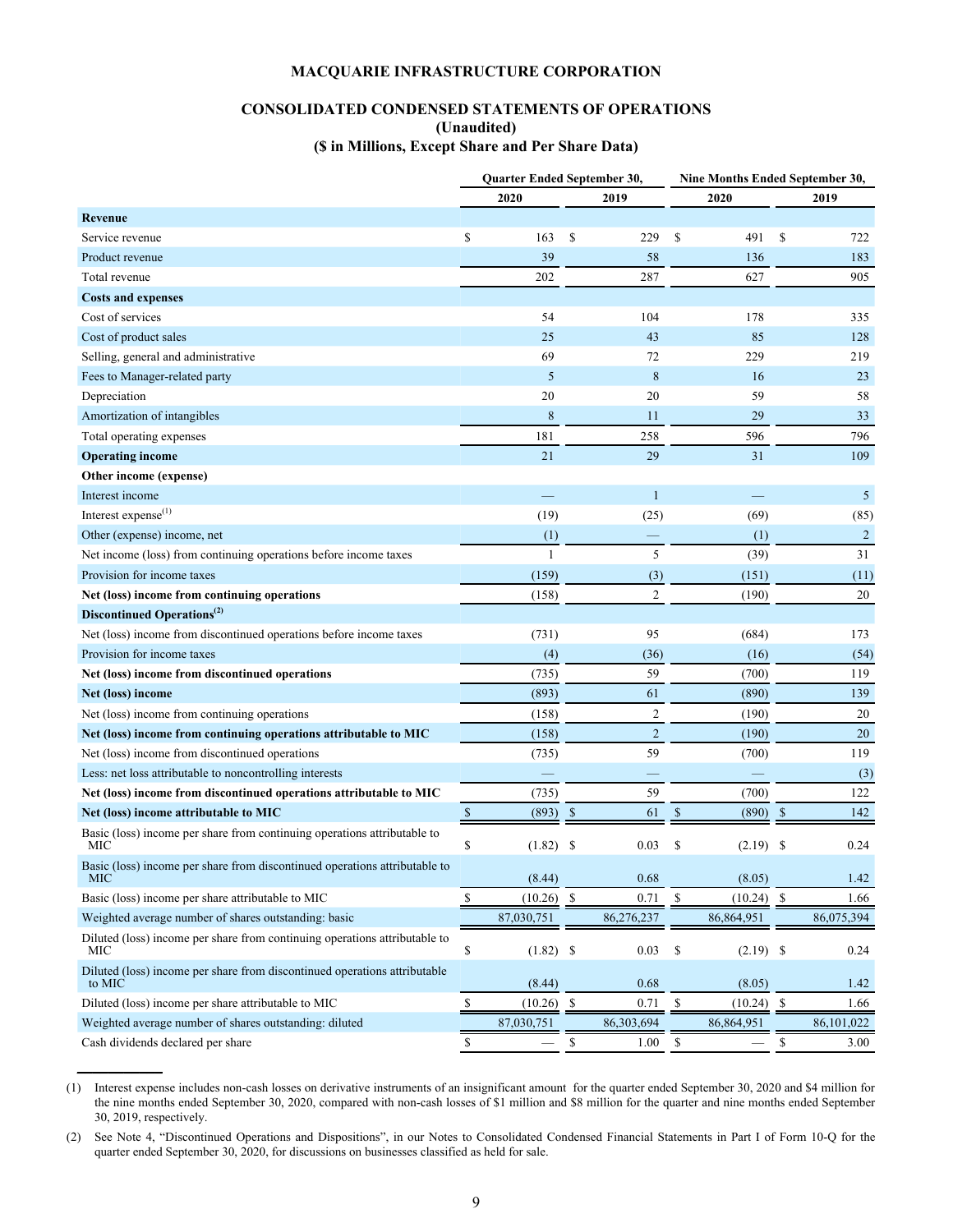# **CONSOLIDATED CONDENSED STATEMENTS OF CASH FLOWS (Unaudited) (\$ in Millions)**

|                                                                                                                        |   | Nine Months Ended September 30, |  |                |
|------------------------------------------------------------------------------------------------------------------------|---|---------------------------------|--|----------------|
|                                                                                                                        |   | 2020                            |  | 2019           |
| <b>Operating activities</b>                                                                                            |   |                                 |  |                |
| Net (loss) income from continuing operations                                                                           | S | $(190)$ \$                      |  | 20             |
| Adjustments to reconcile net (loss) income to net cash provided by operating activities from<br>continuing operations: |   |                                 |  |                |
| Depreciation and amortization of property and equipment                                                                |   | 59                              |  | 58             |
| Amortization of intangible assets                                                                                      |   | 29                              |  | 33             |
| Amortization of debt discount and financing costs                                                                      |   | 9                               |  | 9              |
| Adjustments to derivative instruments                                                                                  |   |                                 |  | 21             |
| Fees to Manager - related party                                                                                        |   | 16                              |  | 23             |
| Deferred taxes                                                                                                         |   | 149                             |  | 17             |
| Other non-cash expense, net                                                                                            |   | 10                              |  | 5              |
| Changes in other assets and liabilities, net of acquisitions:                                                          |   |                                 |  |                |
| Accounts receivable                                                                                                    |   | 25                              |  | $\overline{4}$ |
| Inventories                                                                                                            |   | 5                               |  |                |
| Prepaid expenses and other current assets                                                                              |   | (1)                             |  | (6)            |
| Accounts payable and accrued expenses                                                                                  |   | (9)                             |  | (7)            |
| Income taxes payable                                                                                                   |   |                                 |  | 45             |
| Other, net                                                                                                             |   | 12                              |  | (2)            |
| Net cash provided by operating activities from continuing operations                                                   |   | 114                             |  | 220            |
| <b>Investing activities</b>                                                                                            |   |                                 |  |                |
| Acquisitions of businesses and investments, net of cash, cash equivalents and restricted cash acquired                 |   | (13)                            |  |                |
| Purchases of property and equipment                                                                                    |   | (40)                            |  | (61)           |
| Loan to project developer                                                                                              |   |                                 |  | (1)            |
| Loan repayment from project developer                                                                                  |   |                                 |  | 16             |
| Net cash used in investing activities from continuing operations                                                       |   | (53)                            |  | (46)           |
| <b>Financing activities</b>                                                                                            |   |                                 |  |                |
| Proceeds from long-term debt                                                                                           |   | 874                             |  |                |
| Payment of long-term debt                                                                                              |   | (733)                           |  | (358)          |
| Dividends paid to common stockholders                                                                                  |   | (87)                            |  | (258)          |
| Debt financing costs paid                                                                                              |   |                                 |  | (1)            |
| Net cash provided by (used in) financing activities from continuing operations                                         |   | 54                              |  | (617)          |
| Net change in cash, cash equivalents and restricted cash from continuing operations                                    |   | 115                             |  | (443)          |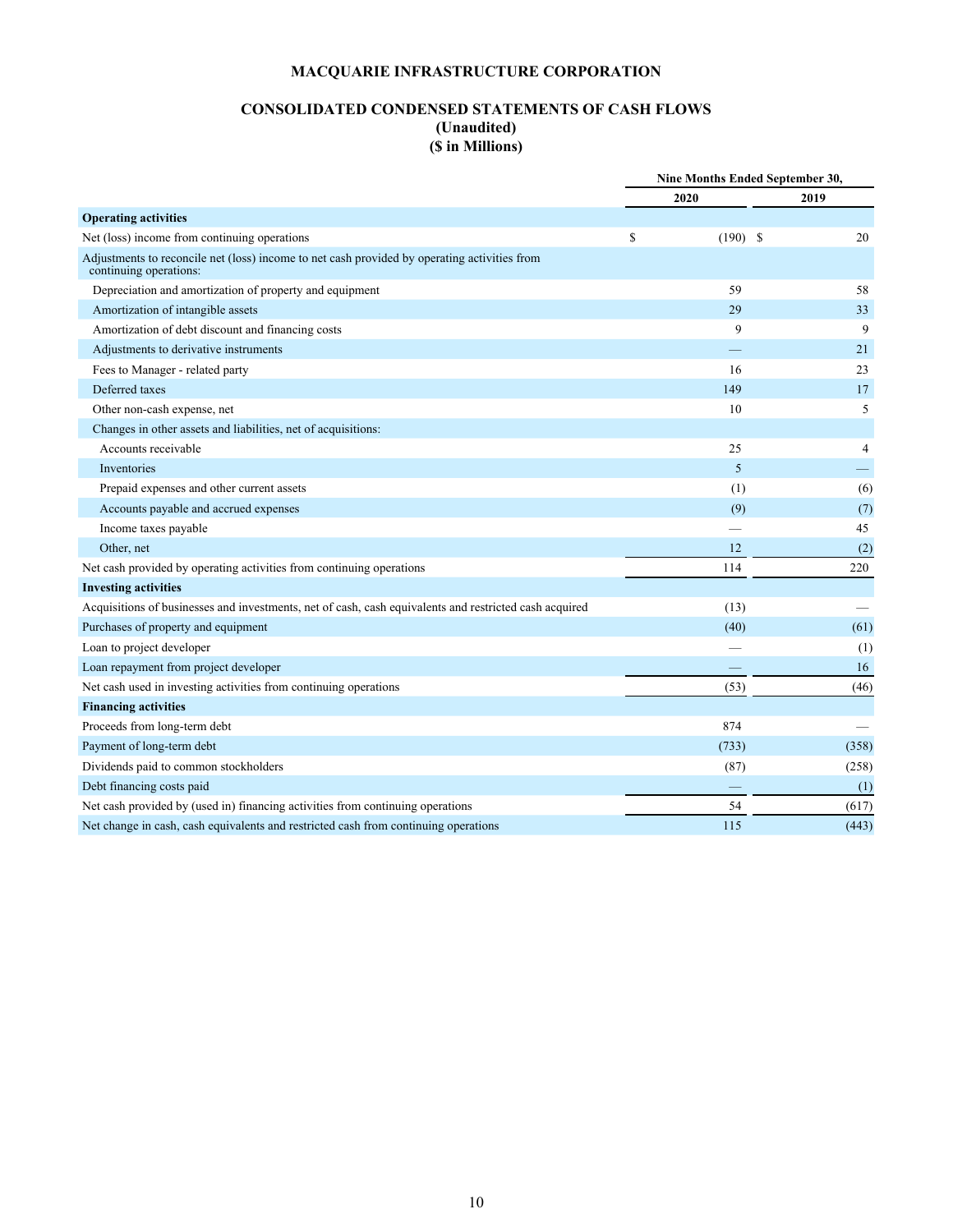## **CONSOLIDATED CONDENSED STATEMENTS OF CASH FLOWS – (continued) (Unaudited) (\$ in Millions)**

|                                                                                                     |              | Nine Months Ended September 30, |              |       |
|-----------------------------------------------------------------------------------------------------|--------------|---------------------------------|--------------|-------|
|                                                                                                     |              | 2020                            |              | 2019  |
| Cash flows provided by (used in) discontinued operations:                                           |              |                                 |              |       |
| Net cash provided by operating activities                                                           | \$           | 168                             | -S           | 139   |
| Net cash (used in) provided by investing activities                                                 |              | (150)                           |              | 125   |
| Net cash provided by financing activities                                                           |              |                                 |              | 24    |
| Net cash provided by discontinued operations                                                        |              | 18                              |              | 288   |
| Net change in cash, cash equivalents and restricted cash                                            |              | 133                             |              | (155) |
| Cash, cash equivalents and restricted cash, beginning of period                                     |              | 358                             |              | 629   |
| Cash, cash equivalents and restricted cash, end of period                                           |              | 491                             |              | 474   |
| Supplemental disclosures of cash flow information:                                                  |              |                                 |              |       |
| Non-cash investing and financing activities:                                                        |              |                                 |              |       |
| Accrued purchases of property and equipment from continuing operations                              | $\mathbb{S}$ | $\overline{3}$                  | $\mathbf{s}$ | 9     |
| Accrued purchases of property and equipment from discontinued operations                            |              | 12                              |              | 11    |
| Leased assets obtained in exchange for new operating lease liabilities from continuing operations   |              | 9                               |              | 13    |
| Leased assets obtained in exchange for new operating lease liabilities from discontinued operations |              |                                 |              |       |
| Taxes paid, net, from continuing operations                                                         |              |                                 |              | 3     |
| Taxes paid, net, from discontinued operations                                                       |              | 4                               |              | 6     |
| Interest paid, net, from continuing operations                                                      |              | 55                              |              | 71    |
| Interest paid, net, from discontinued operations                                                    |              | 24                              |              | 32    |

The following table provides a reconciliation of cash, cash equivalents and restricted cash from both continuing and discontinued operations reported within the consolidated condensed balance sheets that is presented in the consolidated condensed statements of cash flows:

|                                                                                                          | As of September 30, |      |  |      |  |  |
|----------------------------------------------------------------------------------------------------------|---------------------|------|--|------|--|--|
|                                                                                                          |                     | 2020 |  | 2019 |  |  |
| Cash and cash equivalents                                                                                |                     | 429  |  | 356  |  |  |
| Restricted cash                                                                                          |                     | 14   |  |      |  |  |
| Cash, cash equivalents and restricted cash included in assets held for sale <sup>(1)</sup>               |                     | 48   |  | 117  |  |  |
| Total of cash, cash equivalents and restricted cash shown in the<br>consolidated statement of cash flows |                     | 491  |  | 474  |  |  |

<sup>(1)</sup> Represents cash, cash equivalents and restricted cash related to businesses classified as held for sale. See Note 4, "Discontinued Operations and Dispositions", in our Notes to Consolidated Condensed Financial Statements in Part I of Form 10-Q for the quarter ended September 30, 2020, for further discussion.

**\_\_\_\_\_\_\_\_\_\_\_**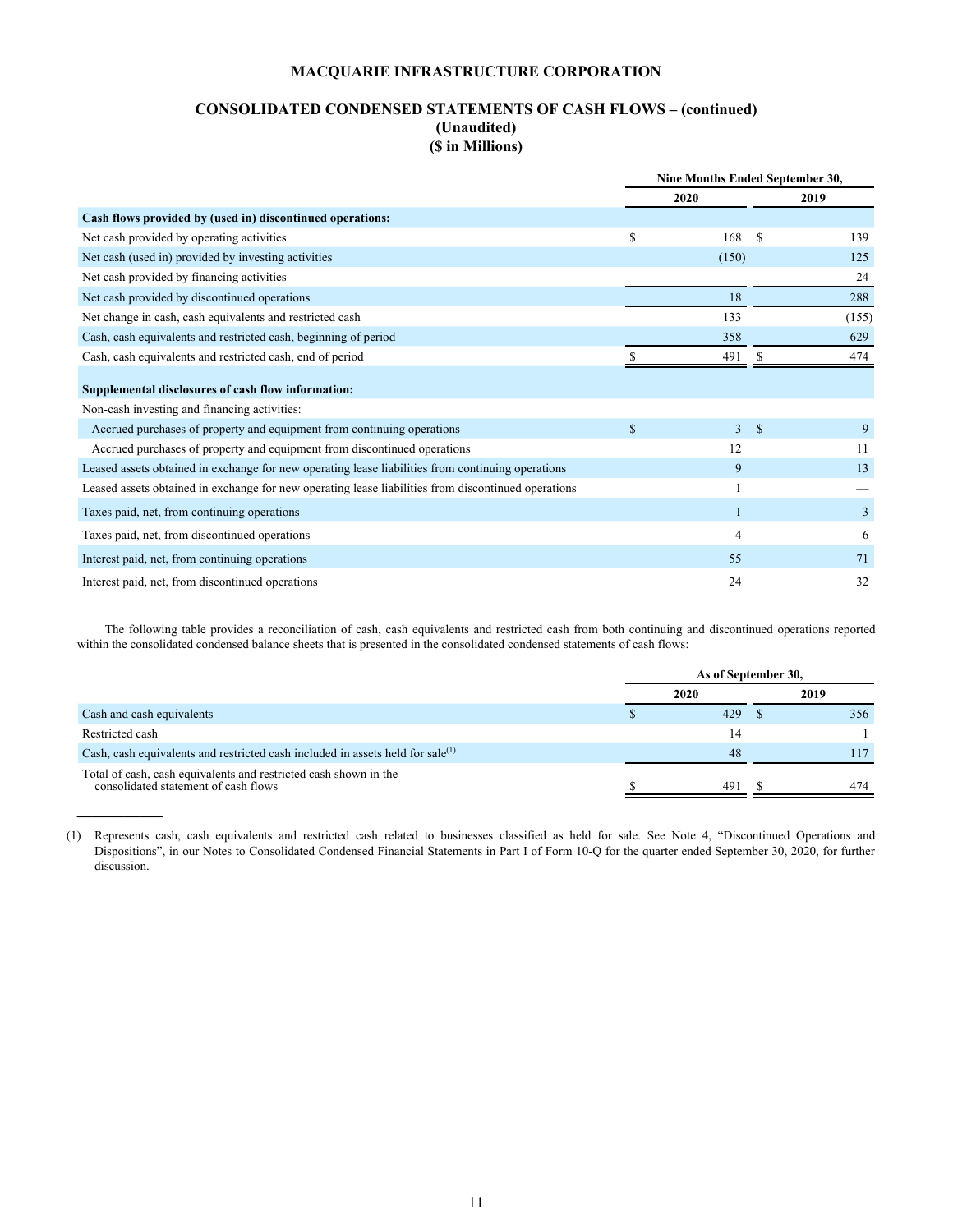## **CONSOLIDATED STATEMENTS OF OPERATIONS – MD&A**

|                                                                                   |                           | <b>Ouarter Ended</b><br>September 30, |                      |                | Change<br>Favorable/<br>(Unfavorable)                         |                | <b>Nine Months Ended</b><br>September 30, |                      |                | Change<br>Favorable/<br>(Unfavorable) |              |
|-----------------------------------------------------------------------------------|---------------------------|---------------------------------------|----------------------|----------------|---------------------------------------------------------------|----------------|-------------------------------------------|----------------------|----------------|---------------------------------------|--------------|
|                                                                                   |                           | 2020                                  |                      | 2019           | $\mathbf S$                                                   | $\frac{0}{0}$  | 2020                                      |                      | 2019           | \$                                    | $\%$         |
|                                                                                   |                           |                                       |                      |                | (\$ In Millions, Except Share and Per Share Data) (Unaudited) |                |                                           |                      |                |                                       |              |
| Revenue                                                                           |                           |                                       |                      |                |                                                               |                |                                           |                      |                |                                       |              |
| Service revenue                                                                   | \$                        | 163                                   | \$                   | 229            | (66)                                                          | $(29)$ \$      | 491                                       | \$                   | 722            | (231)                                 | (32)         |
| Product revenue                                                                   |                           | 39                                    |                      | 58             | (19)                                                          | (33)           | 136                                       |                      | 183            | (47)                                  | (26)         |
| Total revenue                                                                     |                           | 202                                   |                      | 287            | (85)                                                          | (30)           | 627                                       |                      | 905            | (278)                                 | (31)         |
| <b>Costs and expenses</b>                                                         |                           |                                       |                      |                |                                                               |                |                                           |                      |                |                                       |              |
| Cost of services                                                                  |                           | 54                                    |                      | 104            | 50                                                            | 48             | 178                                       |                      | 335            | 157                                   | 47           |
| Cost of product sales                                                             |                           | 25                                    |                      | 43             | 18                                                            | 42             | 85                                        |                      | 128            | 43                                    | 34           |
| Selling, general and administrative                                               |                           | 69                                    |                      | 72             | 3                                                             | $\overline{4}$ | 229                                       |                      | 219            | (10)                                  | (5)          |
| Fees to Manager - related party                                                   |                           | 5                                     |                      | 8              | 3                                                             | 38             | 16                                        |                      | 23             | $\overline{7}$                        | 30           |
| Depreciation and amortization                                                     |                           | 28                                    |                      | 31             | 3                                                             | 10             | 88                                        |                      | 91             | 3                                     | 3            |
| Total operating expenses                                                          |                           | 181                                   |                      | 258            | $77\,$                                                        | 30             | 596                                       |                      | 796            | 200                                   | 25           |
| <b>Operating income</b>                                                           |                           | 21                                    |                      | 29             | (8)                                                           | (28)           | 31                                        |                      | 109            | (78)                                  | (72)         |
| Other income (expense)                                                            |                           |                                       |                      |                |                                                               |                |                                           |                      |                |                                       |              |
| Interest income                                                                   |                           |                                       |                      | 1              | (1)                                                           | (100)          |                                           |                      | 5              | (5)                                   | (100)        |
| Interest expense <sup>(1)</sup>                                                   |                           | (19)                                  |                      | (25)           | 6                                                             | 24             | (69)                                      |                      | (85)           | 16                                    | 19           |
| Other (expense) income, net                                                       |                           | (1)                                   |                      |                | (1)                                                           | <b>NM</b>      | (1)                                       |                      | $\overline{c}$ | (3)                                   | (150)        |
| Net income (loss) from continuing operations<br>before income taxes               |                           | $\mathbf{1}$                          |                      | 5              | (4)                                                           | (80)           | (39)                                      |                      | 31             | (70)                                  | <b>NM</b>    |
| Provision for income taxes                                                        |                           | (159)                                 |                      | (3)            | (156)                                                         | <b>NM</b>      | (151)                                     |                      | (11)           | (140)                                 | <b>NM</b>    |
| Net (loss) income from continuing operations                                      |                           | (158)                                 |                      | $\overline{2}$ | (160)                                                         | <b>NM</b>      | (190)                                     |                      | 20             | (210)                                 | <b>NM</b>    |
| <b>Discontinued Operations</b>                                                    |                           |                                       |                      |                |                                                               |                |                                           |                      |                |                                       |              |
| Net (loss) income from discontinued operations<br>before income taxes             |                           | (731)                                 |                      | 95             | (826)                                                         | <b>NM</b>      | (684)                                     |                      | 173            | (857)                                 | <b>NM</b>    |
| Provision for income taxes                                                        |                           | (4)                                   |                      | (36)           | 32                                                            | 89             | (16)                                      |                      | (54)           | 38                                    | 70           |
| Net (loss) income from discontinued operations                                    |                           | (735)                                 |                      | 59             | (794)                                                         | <b>NM</b>      | (700)                                     |                      | 119            | (819)                                 | <b>NM</b>    |
| Net (loss) income                                                                 |                           | (893)                                 |                      | 61             | (954)                                                         | <b>NM</b>      | (890)                                     |                      | 139            | (1,029)                               | <b>NM</b>    |
| Net (loss) income from continuing operations                                      |                           | (158)                                 |                      | 2              | (160)                                                         | NM             | (190)                                     |                      | 20             | (210)                                 | NM           |
| Net (loss) income from continuing operations<br>attributable to MIC               |                           | (158)                                 |                      | $\overline{2}$ | (160)                                                         | <b>NM</b>      | (190)                                     |                      | 20             | (210)                                 | <b>NM</b>    |
| Net (loss) income from discontinued operations                                    |                           | (735)                                 |                      | 59             | (794)                                                         | <b>NM</b>      | (700)                                     |                      | 119            | (819)                                 | <b>NM</b>    |
| Less: net loss attributable to noncontrolling<br>interests                        |                           |                                       |                      |                |                                                               |                |                                           |                      | (3)            | (3)                                   | (100)        |
| Net (loss) income from discontinued operations<br>attributable to MIC             |                           | (735)                                 |                      | 59             | (794)                                                         | <b>NM</b>      | (700)                                     |                      | 122            | (822)                                 | NM           |
| Net (loss) income attributable to MIC                                             | $\boldsymbol{\mathsf{S}}$ | (893)                                 | $\sqrt{\frac{2}{5}}$ | 61             | (954)                                                         | $NM_{s}$       | (890)                                     | $\sqrt{\frac{1}{2}}$ | 142            | (1,032)                               | <b>NM</b>    |
| Basic (loss) income per share from continuing<br>operations attributable to MIC   | \$                        | (1.82)                                | -S                   | 0.03           | (1.85)                                                        | $NM$ \$        | (2.19)                                    | \$                   | 0.24           | (2.43)                                | NM           |
| Basic (loss) income per share from discontinued<br>operations attributable to MIC |                           | (8.44)                                |                      | 0.68           | (9.12)                                                        | <b>NM</b>      | (8.05)                                    |                      | 1.42           | (9.47)                                | <b>NM</b>    |
| Basic (loss) income per share attributable to MIC                                 | \$                        | (10.26)                               | -S                   | 0.71           | (10.97)                                                       | NM \$          | (10.24)                                   | -S                   | 1.66           | (11.90)                               | <b>NM</b>    |
| Weighted average number of shares outstanding:<br>basic                           |                           | 87,030,751                            |                      | 86,276,237     | 754,514                                                       | 1              | 86,864,951                                |                      | 86,075,394     | 789,557                               | $\mathbf{1}$ |

NM — Not meaningful

**\_\_\_\_\_\_\_\_\_\_\_**

(1) Interest expense includes non-cash losses on derivative instruments of an insignificant amount for the quarter ended September 30, 2020 and \$4 million for the nine months ended September 30, 2020, compared with non-cash losses of \$1 million and \$8 million for the quarter and nine months ended September 30, 2019, respectively.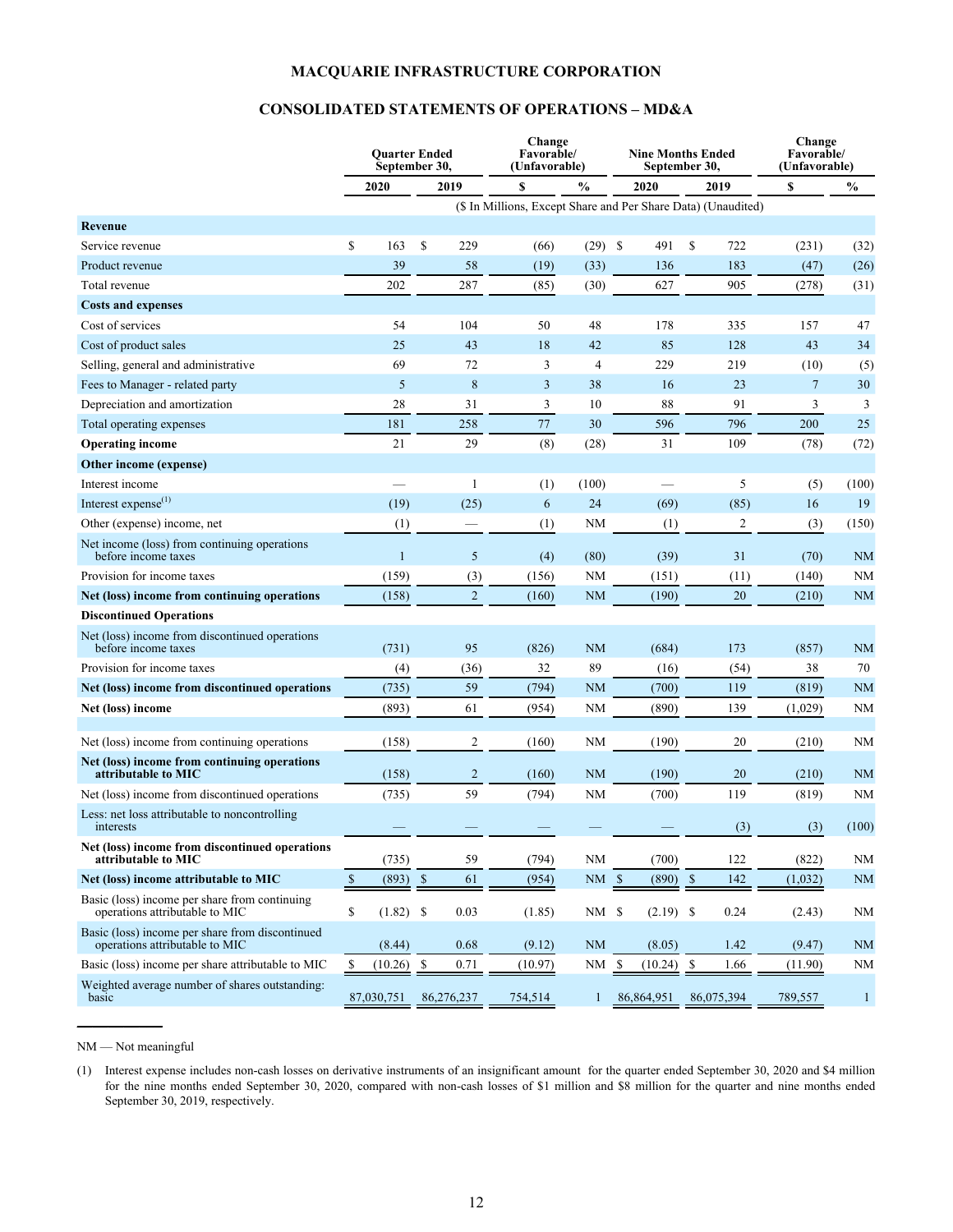## **RECONCILIATION OF CONSOLIDATED NET (LOSS) INCOME TO EBITDA EXCLUDING NON-CASH ITEMS AND A RECONCILIATION FROM CASH PROVIDED BY OPERATING ACTIVITIES TO FREE CASH FLOW**

|                                                                  | <b>Ouarter Ended</b><br>September 30, |            |               |      | Change<br>Favorable/ | (Unfavorable)                |             | <b>Nine Months Ended</b><br>September 30, |               |      | Change<br><b>Favorable/</b><br>(Unfavorable) |      |
|------------------------------------------------------------------|---------------------------------------|------------|---------------|------|----------------------|------------------------------|-------------|-------------------------------------------|---------------|------|----------------------------------------------|------|
|                                                                  |                                       | 2020       |               | 2019 | \$                   | $\frac{6}{9}$                |             | 2020                                      |               | 2019 | \$                                           | $\%$ |
|                                                                  |                                       |            |               |      |                      | (\$ In Millions) (Unaudited) |             |                                           |               |      |                                              |      |
| Net (loss) income from continuing operations                     | S.                                    | $(158)$ \$ |               | 2    |                      |                              | S           | $(190)$ \$                                |               | 20   |                                              |      |
| Interest expense, $net(1)$                                       |                                       | 19         |               | 24   |                      |                              |             | 69                                        |               | 80   |                                              |      |
| Provision for income taxes                                       |                                       | 159        |               | 3    |                      |                              |             | 151                                       |               | 11   |                                              |      |
| Depreciation and amortization                                    |                                       | 28         |               | 31   |                      |                              |             | 88                                        |               | 91   |                                              |      |
| Fees to Manager - related party                                  |                                       | 5          |               | 8    |                      |                              |             | 16                                        |               | 23   |                                              |      |
| Other non-cash expense, $net^{(2)}$                              |                                       | 4          |               | 3    |                      |                              |             | 4                                         |               | 12   |                                              |      |
| EBITDA excluding non-cash items - continuing operations          |                                       | 57         | S             | 71   | (14)                 | (20)                         | \$          | 138                                       |               | 237  | (99)                                         | (42) |
| EBITDA excluding non-cash items - continuing operations          | \$                                    | 57         | <sup>\$</sup> | 71   |                      |                              | $\mathbf S$ | 138                                       | <sup>\$</sup> | 237  |                                              |      |
| Interest expense, $net^{(1)}$                                    |                                       | (19)       |               | (24) |                      |                              |             | (69)                                      |               | (80) |                                              |      |
| Non-cash interest expense, $net^{(1)}$                           |                                       | 3          |               | 6    |                      |                              |             | 14                                        |               | 23   |                                              |      |
| (Provision) benefit for current income taxes                     |                                       | (3)        |               | 3    |                      |                              |             | (2)                                       |               | 6    |                                              |      |
| Changes in working capital $^{(3)}$                              |                                       | 6          |               | 45   |                      |                              |             | 33                                        |               | 34   |                                              |      |
| Cash provided by operating activities - continuing<br>operations |                                       | 44         |               | 101  |                      |                              |             | 114                                       |               | 220  |                                              |      |
| Changes in working capital $^{(3)}$                              |                                       | (6)        |               | (45) |                      |                              |             | (33)                                      |               | (34) |                                              |      |
| Maintenance capital expenditures                                 |                                       | (3)        |               | (4)  |                      |                              |             | (12)                                      |               | (13) |                                              |      |
| Free cash flow - continuing operations                           |                                       | 35         | -\$           | 52   | (17)                 | (33)                         | \$          | 69                                        | S             | 173  | (104)                                        | (60) |

(1) Interest expense, net, includes adjustments to derivative instruments, non-cash amortization of deferred financing fees and non-cash amortization of debt discount related to the 2.00% Convertible Senior Notes due October 2023.

**\_\_\_\_\_\_\_\_\_\_\_\_\_**

(2) Other non-cash expense, net, includes pension expense, non-cash mark to market adjustment of the value of the commodity hedge contracts, non-cash compensation expense incurred in relation to the incentive plans for senior management of our operating businesses, and non-cash gains (losses) related to the write-off or disposal of assets or liabilities. Pension expense consists primarily of interest cost, expected return on plan assets and amortization of actuarial and performance gains and losses. Other non-cash expense, net, excludes the adjustment to bad debt expense related to the specific reserve component, net of recoveries, for which this adjustment is reported in working capital in the above table. See *"Earnings Before Interest, Taxes, Depreciation and Amortization (EBITDA) excluding non-cash items and Free Cash Flow"* above for further discussion.

(3) For the quarter and nine months ended September 30, 2019, the change in working capital includes the current federal income tax liability of \$42 million related to the gain on sale of the renewable businesses reported in the results from discontinued operations.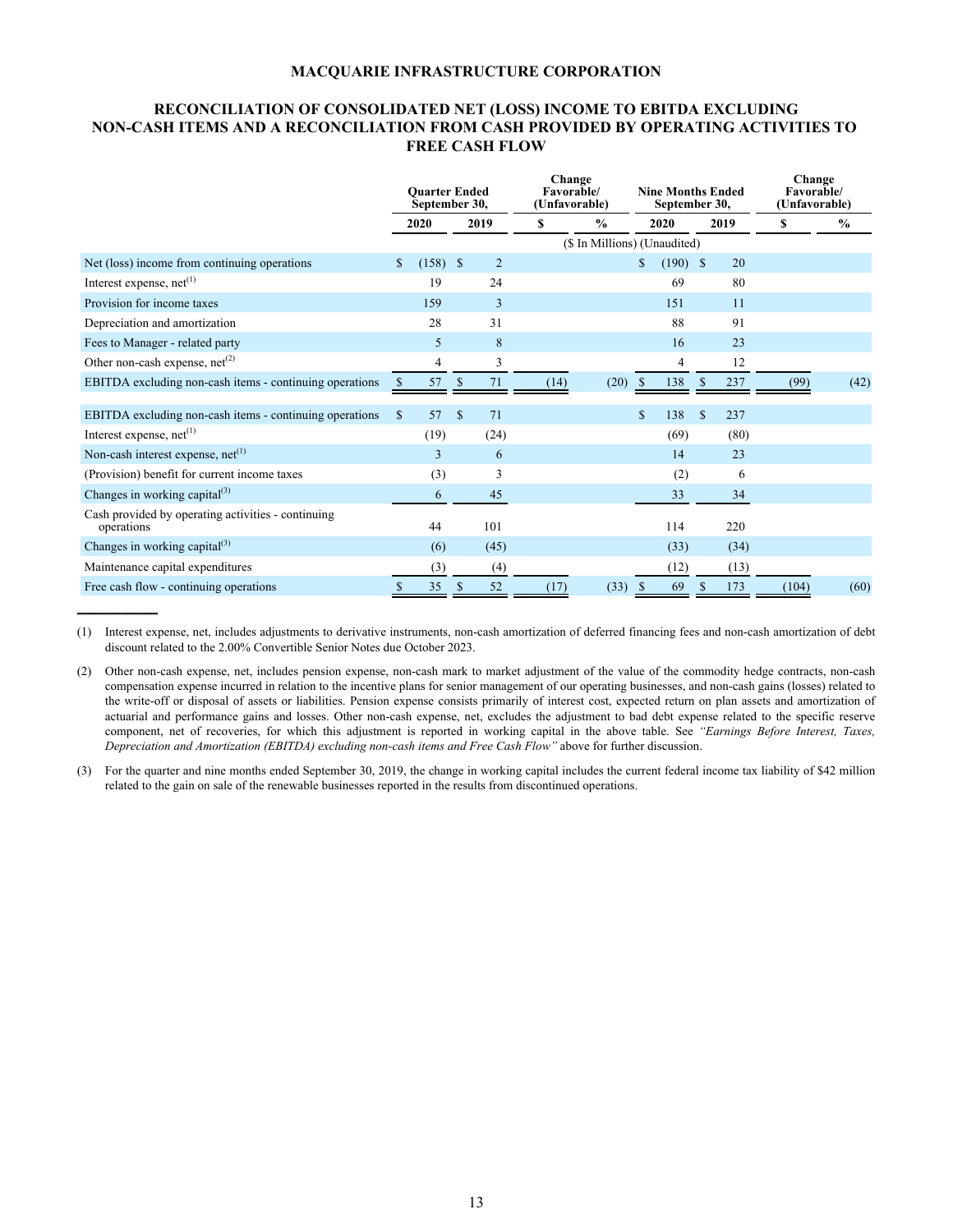## **RECONCILIATION OF SEGMENT NET INCOME (LOSS) TO EBITDA EXCLUDING NON-CASH ITEMS AND A RECONCILIATION FROM CASH PROVIDED BY (USED IN) OPERATING ACTIVITIES TO FREE CASH FLOW**

## **Atlantic Aviation**

 $\mathcal{L}$ 

|                                                                                                                                                        | <b>Ouarter Ended</b><br>September 30, |                | Change<br>Favorable/ |               | <b>Nine Months Ended</b><br>September 30, |              | Change<br>Favorable/ |                |  |
|--------------------------------------------------------------------------------------------------------------------------------------------------------|---------------------------------------|----------------|----------------------|---------------|-------------------------------------------|--------------|----------------------|----------------|--|
|                                                                                                                                                        | 2020                                  | 2019           | (Unfavorable)        |               | 2020                                      | 2019         | (Unfavorable)        |                |  |
|                                                                                                                                                        | \$                                    | \$             | \$                   | $\frac{0}{0}$ | S                                         | \$           | \$                   | $\frac{0}{0}$  |  |
|                                                                                                                                                        |                                       |                |                      |               | (\$ In Millions) (Unaudited)              |              |                      |                |  |
| Revenue                                                                                                                                                | 163                                   | 230            | (67)                 | (29)          | 491                                       | 724          | (233)                | (32)           |  |
| Cost of services (exclusive of depreciation and<br>amortization shown separately below)                                                                | 54                                    | 104            | 50                   | 48            | 178                                       | 335          | 157                  | 47             |  |
| Gross margin                                                                                                                                           | 109                                   | 126            | (17)                 | (13)          | 313                                       | 389          | (76)                 | (20)           |  |
| Selling, general and administrative expenses                                                                                                           | 55                                    | 62             | $\tau$               | 11            | 178                                       | 185          | 7                    | $\overline{4}$ |  |
| Depreciation and amortization                                                                                                                          | 24                                    | 27             | $\overline{3}$       | 11            | 76                                        | 79           | $\overline{3}$       | $\overline{4}$ |  |
| Operating income                                                                                                                                       | 30                                    | 37             | (7)                  | (19)          | 59                                        | 125          | (66)                 | (53)           |  |
| Interest expense, net <sup>(1)</sup>                                                                                                                   | (11)                                  | (18)           | $7\overline{ }$      | 39            | (44)                                      | (59)         | 15                   | 25             |  |
| Provision for income taxes                                                                                                                             | (6)                                   | (5)            | (1)                  | (20)          | (5)                                       | (18)         | 13                   | 72             |  |
| Net income                                                                                                                                             | 13                                    | 14             | (1)                  | (7)           | 10                                        | 48           | (38)                 | (79)           |  |
| Reconciliation of net income to EBITDA excluding<br>non-cash items and a reconciliation of cash provided<br>by operating activities to Free Cash Flow: |                                       |                |                      |               |                                           |              |                      |                |  |
| Net income                                                                                                                                             | 13                                    | 14             |                      |               | 10                                        | 48           |                      |                |  |
| Interest expense, net <sup>(1)</sup>                                                                                                                   | 11                                    | 18             |                      |               | 44                                        | 59           |                      |                |  |
| Provision for income taxes                                                                                                                             | 6                                     | 5              |                      |               | 5                                         | 18           |                      |                |  |
| Depreciation and amortization                                                                                                                          | 24                                    | 27             |                      |               | 76                                        | 79           |                      |                |  |
| Other non-cash expense, $net^{(2)}$                                                                                                                    |                                       |                |                      |               | $\overline{2}$                            | $\mathbf{1}$ |                      |                |  |
| EBITDA excluding non-cash items                                                                                                                        | 54                                    | 64             | (10)                 | (16)          | 137                                       | 205          | (68)                 | (33)           |  |
| EBITDA excluding non-cash items                                                                                                                        | 54                                    | 64             |                      |               | 137                                       | 205          |                      |                |  |
| Interest expense, $net(1)$                                                                                                                             | (11)                                  | (18)           |                      |               | (44)                                      | (59)         |                      |                |  |
| Non-cash interest expense, net <sup>(1)</sup>                                                                                                          | $\mathbf{1}$                          | 3              |                      |               | 8                                         | 15           |                      |                |  |
| Provision for current income taxes                                                                                                                     | (3)                                   | (4)            |                      |               | (3)                                       | (14)         |                      |                |  |
| Changes in working capital                                                                                                                             | 6                                     | $\overline{4}$ |                      |               | 31                                        | 6            |                      |                |  |
| Cash provided by operating activities                                                                                                                  | 47                                    | 49             |                      |               | 129                                       | 153          |                      |                |  |
| Changes in working capital                                                                                                                             | (6)                                   | (4)            |                      |               | (31)                                      | (6)          |                      |                |  |
| Maintenance capital expenditures                                                                                                                       | (2)                                   | (3)            |                      |               | (7)                                       | (8)          |                      |                |  |
| Free cash flow                                                                                                                                         | 39                                    | 42             | (3)                  | (7)           | 91                                        | 139          | (48)                 | (35)           |  |

(1) Interest expense, net, includes non-cash adjustments to derivative instruments and non-cash amortization of deferred financing fees.

(2) Other non-cash expense, net, includes primarily non-cash compensation expense incurred in relation to incentive plans and non-cash gains (losses) related to the write-off or disposal of assets or liabilities. Other non-cash expense, net, excludes the adjustment to bad debt expense related to the specific reserve component, net of recoveries, for which this adjustment is reported in working capital in the above table. See *"Earnings Before Interest, Taxes, Depreciation and Amortization (EBITDA) excluding non-cash items and Free Cash Flow"* above for further discussion.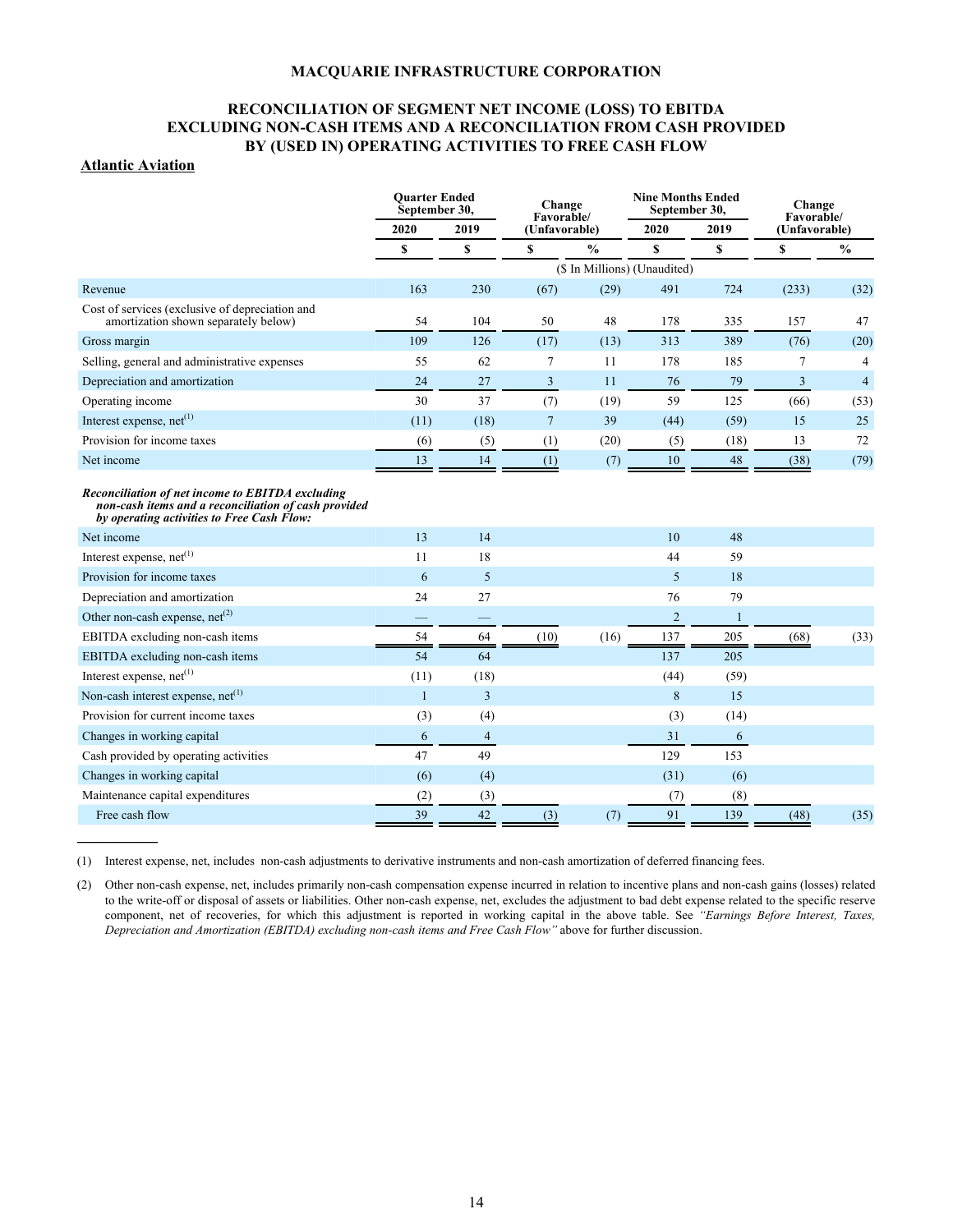|                                                                                                                                                           | <b>Ouarter Ended</b><br>September 30, |                | Change<br>Favorable/ |               | <b>Nine Months Ended</b><br>September 30, |                | Change<br>Favorable/     |               |
|-----------------------------------------------------------------------------------------------------------------------------------------------------------|---------------------------------------|----------------|----------------------|---------------|-------------------------------------------|----------------|--------------------------|---------------|
|                                                                                                                                                           | 2020                                  | 2019           | (Unfavorable)        |               | 2020                                      | 2019           | (Unfavorable)            |               |
|                                                                                                                                                           | \$                                    | \$             | $\mathbf S$          | $\frac{0}{0}$ | \$                                        | \$             | \$                       | $\frac{0}{0}$ |
|                                                                                                                                                           |                                       |                |                      |               | (\$ In Millions) (Unaudited)              |                |                          |               |
| Revenue                                                                                                                                                   | 39                                    | 58             | (19)                 | (33)          | 136                                       | 183            | (47)                     | (26)          |
| Cost of product sales (exclusive of depreciation and<br>amortization shown separately below)                                                              | 25                                    | 43             | 18                   | 42            | 85                                        | 128            | 43                       | 34            |
| Gross margin                                                                                                                                              | 14                                    | 15             | (1)                  | (7)           | 51                                        | 55             | (4)                      | (7)           |
| Selling, general and administrative expenses                                                                                                              | 6                                     | 6              |                      |               | 18                                        | 17             | (1)                      | (6)           |
| Depreciation and amortization                                                                                                                             | 4                                     | $\overline{4}$ |                      |               | 12                                        | 12             | $\overline{\phantom{0}}$ |               |
| Operating income                                                                                                                                          | $\overline{4}$                        | 5              | (1)                  | (20)          | 21                                        | 26             | (5)                      | (19)          |
| Interest expense, net <sup>(1)</sup>                                                                                                                      | (2)                                   | (3)            | $\mathbf{1}$         | 33            | (7)                                       | (8)            | 1                        | 13            |
| Other expense, net                                                                                                                                        | (1)                                   |                | (1)                  | <b>NM</b>     | (1)                                       | (2)            | $\mathbf{1}$             | 50            |
| Provision for income taxes                                                                                                                                |                                       | (1)            | $\mathbf{1}$         | 100           | (4)                                       | (5)            | $\mathbf{1}$             | 20            |
| Net income                                                                                                                                                | 1                                     | $\mathbf{1}$   |                      |               | 9                                         | 11             | (2)                      | (18)          |
| Reconciliation of net income to EBITDA excluding<br>non-cash items and a reconciliation of cash<br>provided by operating activities to Free Cash<br>Flow: |                                       |                |                      |               |                                           |                |                          |               |
| Net income                                                                                                                                                | 1                                     | 1              |                      |               | 9                                         | 11             |                          |               |
| Interest expense, net <sup>(1)</sup>                                                                                                                      | $\overline{2}$                        | 3              |                      |               | $\overline{7}$                            | 8              |                          |               |
| Provision for income taxes                                                                                                                                |                                       | 1              |                      |               | $\overline{4}$                            | 5              |                          |               |
| Depreciation and amortization                                                                                                                             | $\overline{4}$                        | $\overline{4}$ |                      |               | 12                                        | 12             |                          |               |
| Other non-cash expense (income), $net^{(2)}$                                                                                                              |                                       | 3              |                      |               | (3)                                       | 10             |                          |               |
| EBITDA excluding non-cash items                                                                                                                           | $\overline{7}$                        | $12\,$         | (5)                  | (42)          | 29                                        | 46             | (17)                     | (37)          |
| EBITDA excluding non-cash items                                                                                                                           | $\overline{7}$                        | 12             |                      |               | 29                                        | 46             |                          |               |
| Interest expense, $net(1)$                                                                                                                                | (2)                                   | (3)            |                      |               | (7)                                       | (8)            |                          |               |
| Non-cash interest expense, $net^{(1)}$                                                                                                                    |                                       | 1              |                      |               | $\mathbf{1}$                              | $\overline{c}$ |                          |               |
| Provision for current income taxes                                                                                                                        |                                       | (1)            |                      |               | (3)                                       | (4)            |                          |               |
| Changes in working capital                                                                                                                                |                                       | 2              |                      |               | 4                                         | 3              |                          |               |
| Cash provided by operating activities                                                                                                                     | 5                                     | 11             |                      |               | 24                                        | 39             |                          |               |
| Changes in working capital                                                                                                                                |                                       | (2)            |                      |               | (4)                                       | (3)            |                          |               |
| Maintenance capital expenditures                                                                                                                          | (1)                                   | (1)            |                      |               | (5)                                       | (5)            |                          |               |
| Free cash flow                                                                                                                                            | $\overline{4}$                        | 8              | (4)                  | (50)          | 15                                        | 31             | (16)                     | (52)          |

NM — Not meaningful

 $\mathcal{L}$ 

(1) Interest expense, net, includes non-cash adjustments to derivative instruments related to interest rate swaps and non-cash amortization of deferred financing fees.

(2) Other non-cash expense (income), net, includes primarily non-cash mark-to-market adjustment of the value of the commodity hedge contracts, pension expense, non-cash compensation expense incurred in relation to incentive plans, and non-cash gains (losses) related to the write-off or disposal of assets or liabilities. Pension expense consists primarily of interest cost, expected return on plan assets and amortization of actuarial and performance gains and losses. Other non-cash expense (income), net, excludes the adjustment to bad debt expense related to the specific reserve component, net of recoveries, for which this adjustment is reported in working capital in the above table. See "Earnings Before Interest, Taxes, Depreciation and Amortization (EBITDA) *excluding non-cash items and Free Cash Flow"* above for further discussion.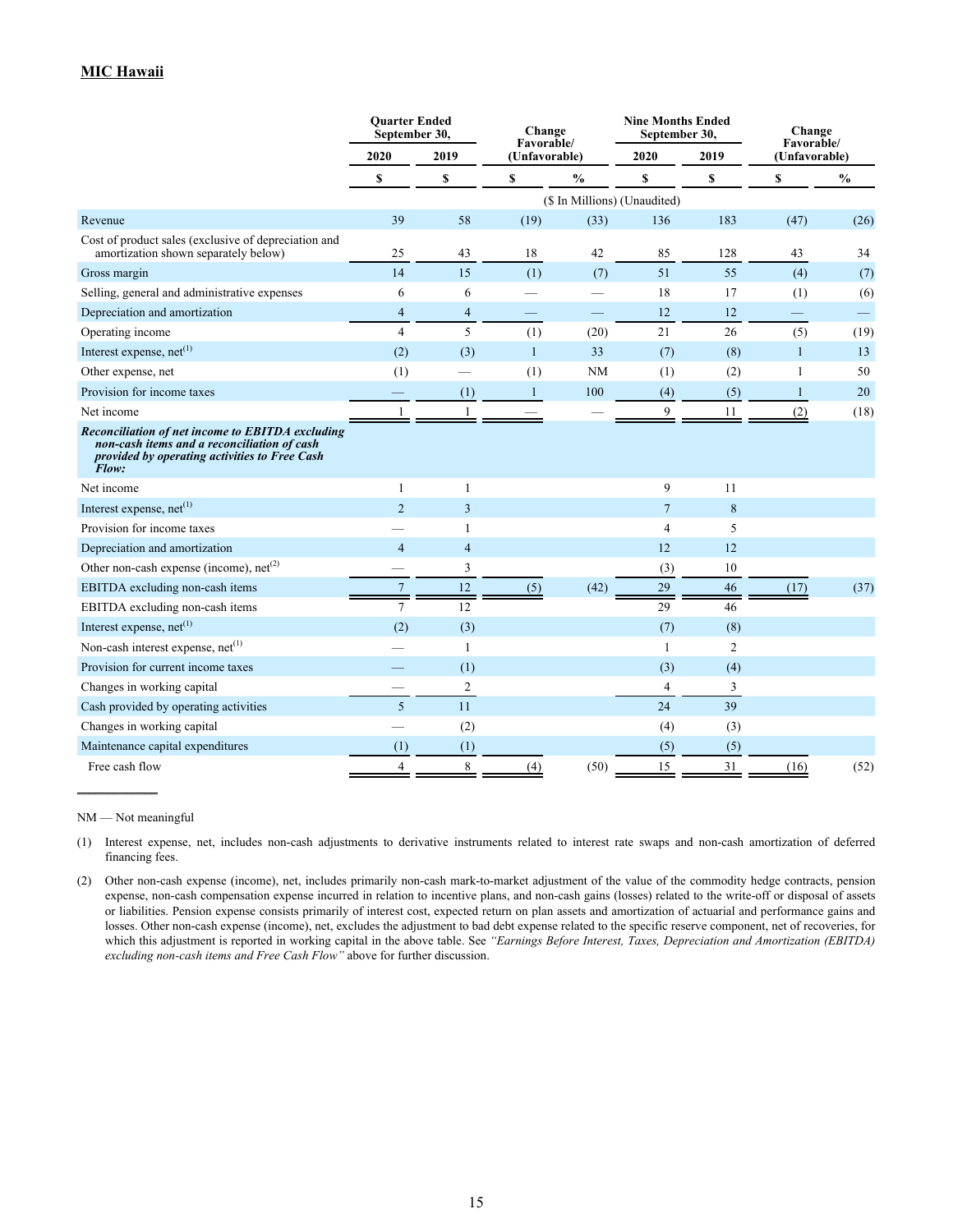#### **Corporate and Other**

|                                                                                                                                                                             | <b>Ouarter Ended</b><br>September 30, |                | Change<br>Favorable/ |                              | <b>Nine Months Ended</b><br>September 30, |                | Change<br>Favorable/ |               |
|-----------------------------------------------------------------------------------------------------------------------------------------------------------------------------|---------------------------------------|----------------|----------------------|------------------------------|-------------------------------------------|----------------|----------------------|---------------|
|                                                                                                                                                                             | 2020                                  | 2019           | (Unfavorable)        |                              | 2020                                      | 2019           |                      | (Unfavorable) |
|                                                                                                                                                                             | \$                                    | \$             | \$                   | $\frac{0}{0}$                | \$                                        | \$             | \$                   | $\frac{0}{0}$ |
|                                                                                                                                                                             |                                       |                |                      | (\$ In Millions) (Unaudited) |                                           |                |                      |               |
| Selling, general and administrative expenses                                                                                                                                | 8                                     | 5              | (3)                  | (60)                         | 33                                        | 19             | (14)                 | (74)          |
| Fees to Manager-related party                                                                                                                                               | 5                                     | 8              | 3                    | 38                           | 16                                        | 23             | $\tau$               | 30            |
| Operating loss                                                                                                                                                              | (13)                                  | (13)           |                      | $\overline{\phantom{0}}$     | (49)                                      | (42)           | (7)                  | (17)          |
| Interest expense, net <sup>(1)</sup>                                                                                                                                        | (6)                                   | (3)            | (3)                  | (100)                        | (18)                                      | (13)           | (5)                  | (38)          |
| Other income, net                                                                                                                                                           |                                       |                |                      |                              |                                           | $\overline{4}$ | (4)                  | (100)         |
| (Provision) benefit for income taxes                                                                                                                                        | (153)                                 | 3              | (156)                | <b>NM</b>                    | (142)                                     | 12             | (154)                | NM            |
| Net loss                                                                                                                                                                    | (172)                                 | (13)           | (159)                | <b>NM</b>                    | (209)                                     | (39)           | (170)                | <b>NM</b>     |
| <b>Reconciliation of net loss to EBITDA</b><br>excluding non-cash items and a<br>reconciliation of cash (used in) provided<br>by operating activities to Free Cash<br>Flow: |                                       |                |                      |                              |                                           |                |                      |               |
| Net loss                                                                                                                                                                    | (172)                                 | (13)           |                      |                              | (209)                                     | (39)           |                      |               |
| Interest expense, $net(1)$                                                                                                                                                  | 6                                     | 3              |                      |                              | 18                                        | 13             |                      |               |
| Provision (benefit) for income taxes                                                                                                                                        | 153                                   | (3)            |                      |                              | 142                                       | (12)           |                      |               |
| Fees to Manager-related party                                                                                                                                               | 5                                     | 8              |                      |                              | 16                                        | 23             |                      |               |
| Other non-cash expense, $net^{(2)}$                                                                                                                                         | 4                                     |                |                      |                              | 5                                         | $\mathbf{1}$   |                      |               |
| EBITDA excluding non-cash items                                                                                                                                             | (4)                                   | (5)            |                      | 20                           | (28)                                      | (14)           | (14)                 | (100)         |
| EBITDA excluding non-cash items                                                                                                                                             | (4)                                   | (5)            |                      |                              | (28)                                      | (14)           |                      |               |
| Interest expense, $net(1)$                                                                                                                                                  | (6)                                   | (3)            |                      |                              | (18)                                      | (13)           |                      |               |
| Non-cash interest expense, $net(1)$                                                                                                                                         | $\overline{2}$                        | $\overline{2}$ |                      |                              | 5                                         | 6              |                      |               |
| Benefit for current income taxes                                                                                                                                            |                                       | 8              |                      |                              | $\overline{4}$                            | 24             |                      |               |
| Changes in working capital $^{(3)}$                                                                                                                                         |                                       | 39             |                      |                              | (2)                                       | 25             |                      |               |
| Cash (used in) provided by operating<br>activities                                                                                                                          | (8)                                   | 41             |                      |                              | (39)                                      | 28             |                      |               |
| Changes in working capital $^{(3)}$                                                                                                                                         |                                       | (39)           |                      |                              | 2                                         | (25)           |                      |               |
| Free cash flow                                                                                                                                                              | (8)                                   | $\overline{2}$ | (10)                 | <b>NM</b>                    | (37)                                      | 3              | (40)                 | <b>NM</b>     |

NM — Not meaningful

 $\mathcal{L}$ 

(1) Interest expense, net, included non-cash amortization of deferred financing fees and non-cash amortization of debt discount related to the 2.00% Convertible Senior Notes due October 2023.

(2) Other non-cash expense, net, includes primarily non-cash adjustments related to non-cash compensation expense incurred in relation to incentive plans and non-cash gains (losses) related to the write-off or disposal of assets or liabilities. See "*Earnings Before Interest, Taxes, Depreciation and Amortization (EBITDA) excluding non-cash items and Free Cash Flow*" above for further discussion.

(3) For the quarter and nine months ended September 30, 2019, the change in working capital includes the current federal income tax liability of \$42 million related to the gain on sale of the renewable businesses reported in the results from discontinued operations.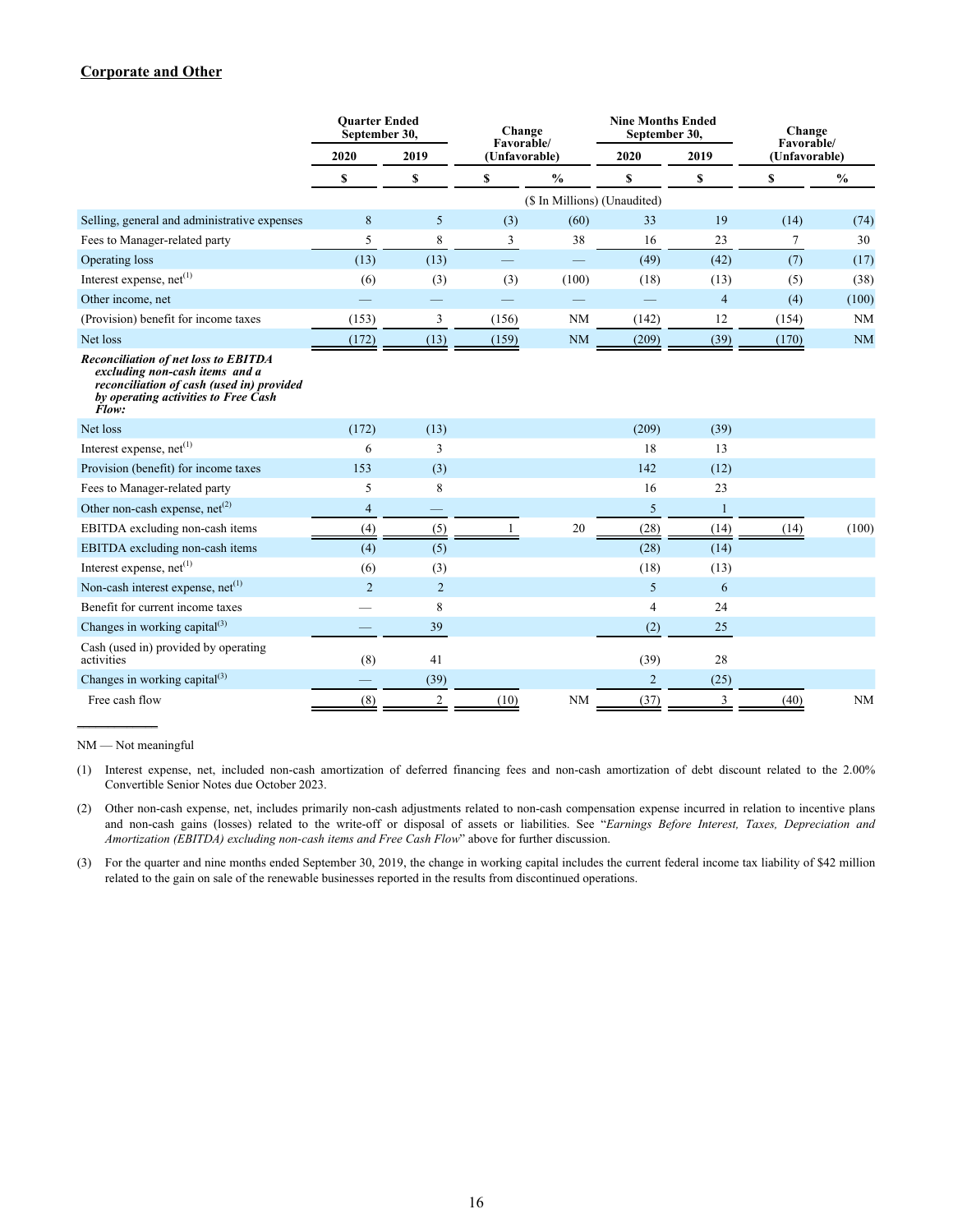# **RECONCILIATION OF NET INCOME (LOSS) TO EBITDA EXCLUDING NON-CASH ITEMS AND A RECONCILIATION FROM CASH PROVIDED BY (USED IN) OPERATING ACTIVITIES TO FREE CASH FLOW**

|                                                           | For the Quarter Ended September 30, 2020 |                      |                              |                                          |                                          |                |  |
|-----------------------------------------------------------|------------------------------------------|----------------------|------------------------------|------------------------------------------|------------------------------------------|----------------|--|
|                                                           | <b>Atlantic</b><br><b>Aviation</b>       | <b>MIC</b><br>Hawaii | Corporate<br>and Other       | Total<br>Continuing<br><b>Operations</b> | <b>Discontinued</b><br><b>Operations</b> | <b>Total</b>   |  |
|                                                           |                                          |                      | (\$ in Millions) (Unaudited) |                                          |                                          |                |  |
| Net income (loss)                                         | 13                                       | 1                    | (172)                        | (158)                                    | (735)                                    | (893)          |  |
| Interest expense, net <sup>(1)</sup>                      | 11                                       | 2                    | 6                            | 19                                       | 9                                        | 28             |  |
| Provision for income taxes                                | 6                                        |                      | 153                          | 159                                      | $\overline{4}$                           | 163            |  |
| Impairment <sup>(2)</sup>                                 |                                          |                      |                              |                                          | 750                                      | 750            |  |
| Depreciation and amortization                             | 24                                       | $\overline{4}$       |                              | 28                                       | 34                                       | 62             |  |
| Fees to Manager-related party                             |                                          |                      | 5                            | 5                                        |                                          | 5              |  |
| Other non-cash expense, $net(3)$                          |                                          |                      | $\overline{4}$               | $\overline{\mathcal{L}}$                 | 5                                        | 9              |  |
| EBITDA excluding non-cash items                           | 54                                       | 7                    | (4)                          | 57                                       | 67                                       | 124            |  |
| EBITDA excluding non-cash items                           | 54                                       | $\overline{7}$       | (4)                          | 57                                       | 67                                       | 124            |  |
| Interest expense, net <sup>(1)</sup>                      | (11)                                     | (2)                  | (6)                          | (19)                                     | (9)                                      | (28)           |  |
| Non-cash interest expense (income),<br>net <sup>(1)</sup> |                                          |                      | $\overline{2}$               | 3                                        | (1)                                      | $\overline{2}$ |  |
| (Provision) benefit for current income<br>taxes           | (3)                                      |                      |                              | (3)                                      |                                          | (2)            |  |
| Changes in working capital                                | 6                                        |                      |                              | 6                                        | 8                                        | 14             |  |
| Cash provided by (used in) operating<br>activities        | 47                                       | 5                    | (8)                          | 44                                       | 66                                       | 110            |  |
| Changes in working capital                                | (6)                                      |                      |                              | (6)                                      | (8)                                      | (14)           |  |
| Maintenance capital expenditures                          | (2)                                      | (1)                  |                              | (3)                                      | (12)                                     | (15)           |  |
| Free Cash Flow                                            | 39                                       | 4                    | (8)                          | 35                                       | 46                                       | 81             |  |

|                                                 | For the Quarter Ended September 30, 2019 |                      |                              |                                          |                                          |              |  |
|-------------------------------------------------|------------------------------------------|----------------------|------------------------------|------------------------------------------|------------------------------------------|--------------|--|
|                                                 | <b>Atlantic</b><br><b>Aviation</b>       | <b>MIC</b><br>Hawaii | Corporate<br>and Other       | Total<br>Continuing<br><b>Operations</b> | <b>Discontinued</b><br><b>Operations</b> | <b>Total</b> |  |
|                                                 |                                          |                      | (\$ in Millions) (Unaudited) |                                          |                                          |              |  |
| Net income (loss)                               | 14                                       |                      | (13)                         | $\overline{2}$                           | 59                                       | 61           |  |
| Interest expense, $net(1)$                      | 18                                       | 3                    | 3                            | 24                                       | 11                                       | 35           |  |
| Provision (benefit) for income taxes            | 5                                        |                      | (3)                          | 3                                        | 36                                       | 39           |  |
| Depreciation and amortization                   | 27                                       | 4                    |                              | 31                                       | 32                                       | 63           |  |
| Fees to Manager-related party                   |                                          |                      | 8                            | 8                                        |                                          | 8            |  |
| Other non-cash expense (income), $net^{(3)}$    |                                          | 3                    |                              | 3                                        | (77)                                     | (74)         |  |
| EBITDA excluding non-cash items                 | 64                                       | 12                   | (5)                          | 71                                       | 61                                       | 132          |  |
| EBITDA excluding non-cash items                 | 64                                       | 12                   | (5)                          | 71                                       | 61                                       | 132          |  |
| Interest expense, $net(1)$                      | (18)                                     | (3)                  | (3)                          | (24)                                     | (11)                                     | (35)         |  |
| Non-cash interest expense, net <sup>(1)</sup>   | 3                                        |                      | 2                            | 6                                        |                                          |              |  |
| (Provision) benefit for current income<br>taxes | (4)                                      | (1)                  | 8                            | 3                                        | (59)                                     | (56)         |  |
| Changes in working capital $(4)$                | 4                                        | 2                    | 39                           | 45                                       | 17                                       | 62           |  |
| Cash provided by operating activities           | 49                                       | 11                   | 41                           | 101                                      | 9                                        | <b>110</b>   |  |
| Changes in working capital $(4)$                | (4)                                      | (2)                  | (39)                         | (45)                                     | (17)                                     | (62)         |  |
| Maintenance capital expenditures                | (3)                                      | (1)                  |                              | (4)                                      | (14)                                     | (18)         |  |
| Free Cash Flow                                  | 42                                       | 8                    | $\overline{2}$               | 52                                       | (22)                                     | 30           |  |